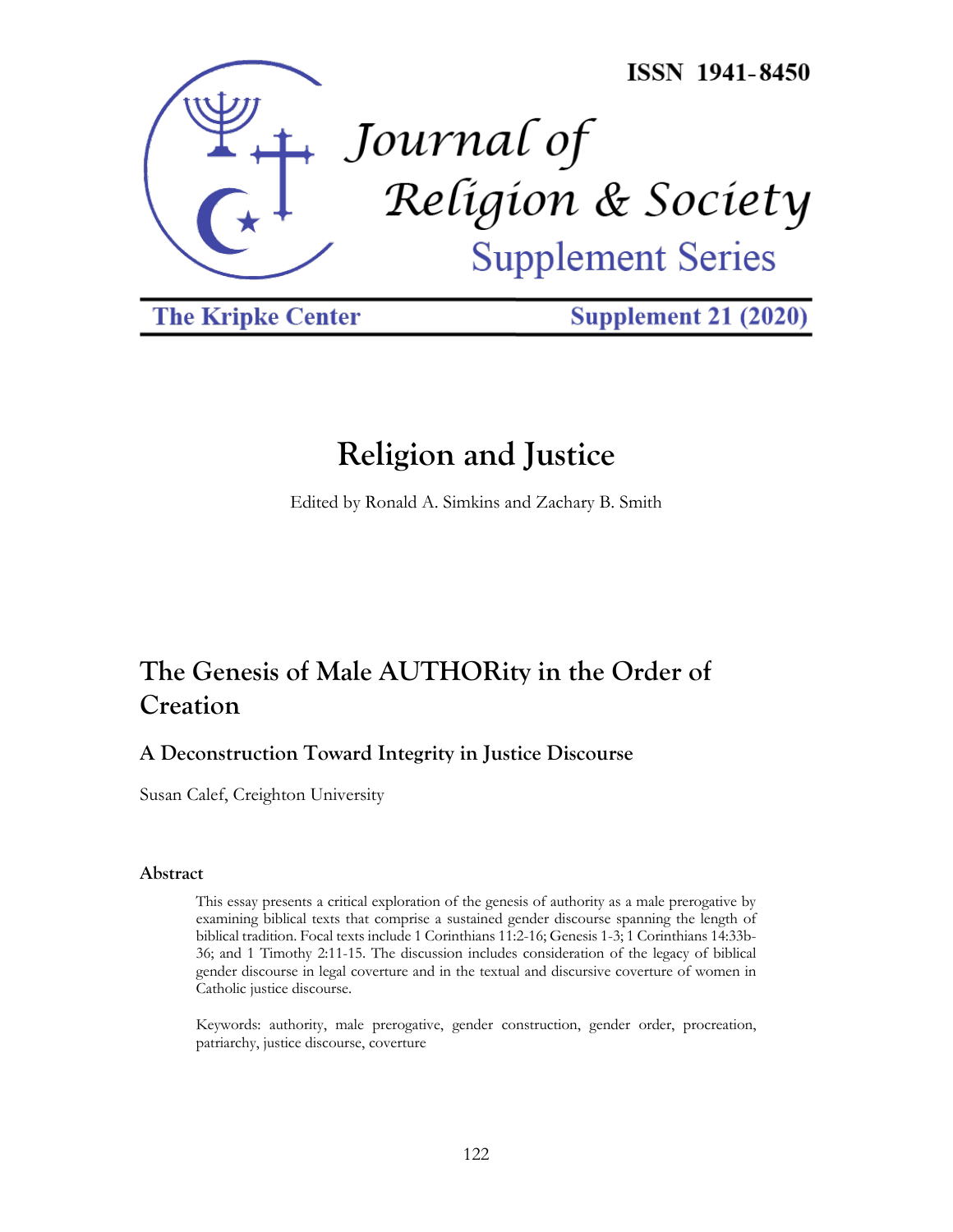## **Preliminaries**

#### *Rationale*

A volume on religion and justice rightly includes attention to Catholic social teaching, which has emphasized that the God revealed in the Hebrew and Christian Scriptures intends justice, i.e., right relation, for all. Therefore, working for justice should not be considered a mere option for Catholics, a sort of "ethical sideshow of religious life" (Hobgood: 1). Rather, a life of faith necessarily does justice. Unfortunately, Catholic social teaching fails to attend to, identify, and critique the various forms of gender injustice in societies around the world.<sup>1</sup>

The story known as "the adulterous woman" (John 8:2-11) exemplifies the age-old problem generative of this project. Seated in the Temple precincts teaching the people who come to him, Jesus is interrupted when a group of religious AUTHORities enter, hauling a woman whom they make stand before all as they address him, "Teacher, this woman was caught in the very act of committing adultery.<sup>2</sup> Now in the law Moses commanded us to stone such women. Now what do you say?" (John 8:4-5).

In our modern context, the gender dynamics of the story, rarely commented upon in ecclesial settings, beg critical scrutiny in light of social scientific study of sex and gender and the feminist consciousness that attends to gender and power in social relations. The sole woman character has no name. Neither addressed nor given opportunity to speak, to AUTHOR a WORD of explanation of her actions, she is rather subjected to male AUTHORity represented by the religious leaders who haul her to the fellow male who is the real focus of their concern (John 8:6).<sup>3</sup> Throughout the testy interaction between the men that

<sup>1</sup> Critical examination of the content of Catholic social teaching reveals a striking absence of engagement with social scientific study of gender as a component of the social order. Comparison of two collections of Catholic documents expressive of social thought are telling in this regard. The subject "gender" is absent from the Subject Index of the 1977 edition of O'Brien and Shannon's *Renewing the Earth*, which includes a single entry for the subject "women." This 535-page volume contains a single paragraph on the role of women. In the most recently published collection, O'Brien and Shannon's *Catholic Social Thought* (2016), the subject "gender" still does not appear in the Index, while the subject "women" has increased by four brief references.

<sup>2</sup> Throughout this essay, particular words such as AUTHORity, patriARCHY, WORD are printed in capital letters for reasons that emerge in the course of my exposition. In oral discourse about the matters discussed here, it is my practice to pronounce "authority" as AUTHOR-it-ee (with the accent on the "it") in order to highlight the operative assumption in the concept, that is, to AUTHOR by the exercise of generative power.

<sup>&</sup>lt;sup>3</sup> Here I consciously avoid reference to "the Pharisees and scribes," instead using the phrase "religious leaders" or "religious AUTHORities" due to the persistent inclination to supercessionist thought on the part of Christians who all too often read such a text only to conclude that Jews were hyper-legalistic villains out to "get our guy," the good guy Jesus. Instead we Christian readers would do well to see the religious leaders or AUTHORities in gospel texts as types, above all, types of religious professionals and or guardians of a tradition (such as ordained clergy and members of a religious hierARCHY), who can be inclined to conduct that is not always exemplary or above reproach, or who find themselves in tense relations, even conflict, with the prophetic figures of their believing communities. In my view, the interaction that occurs here between Jesus the Jew and other Jewish men is not a uniquely Jewish behavior. Rather, it is the kind of honor contest or challenge-riposte between men that is typical of ancient Mediterranean patriARCHal societies. In such interactions between men, a woman, as the sexual property of a man in ancient patriARCHies, can become a kind of pawn in the men's honor "chess match," as is the case here.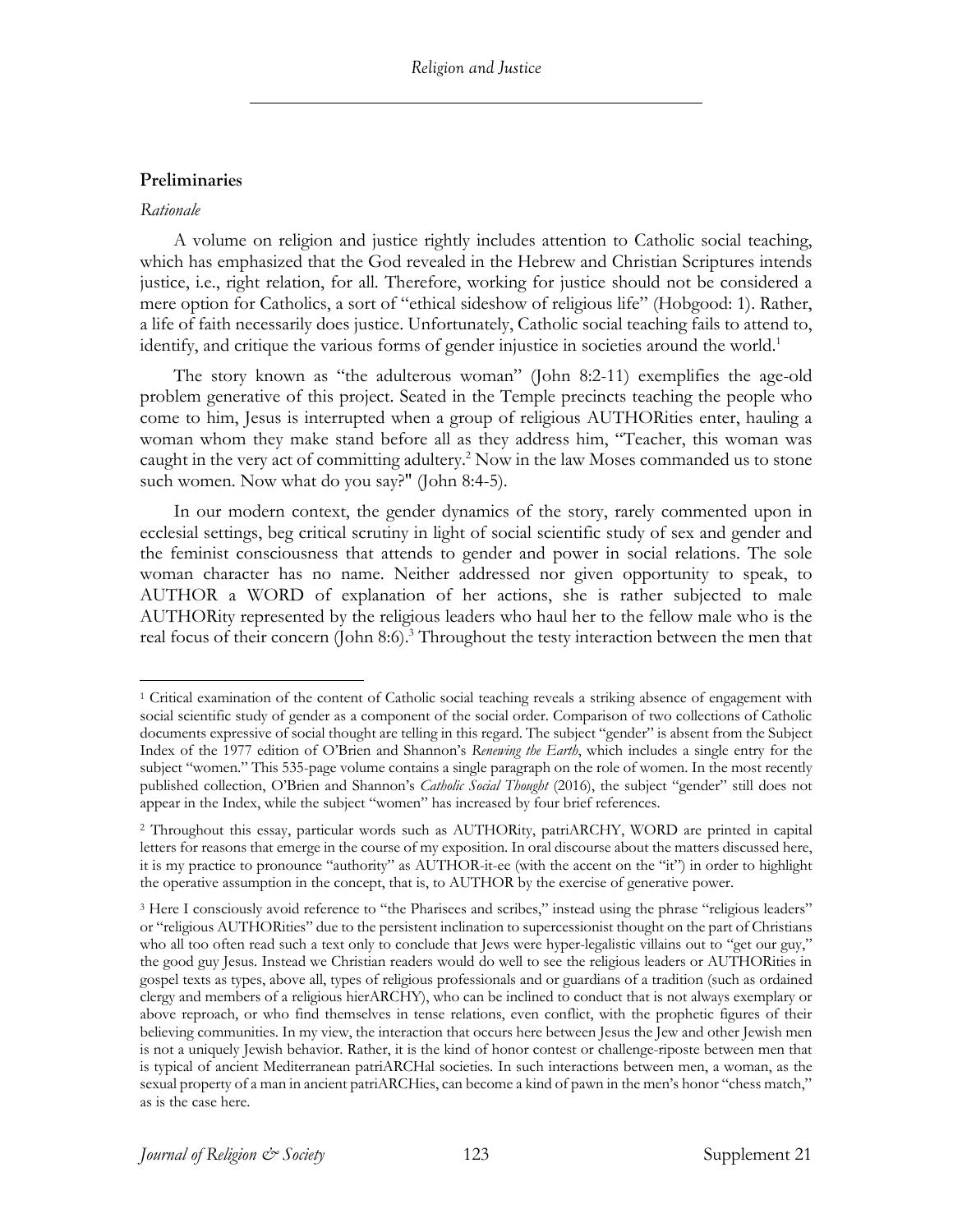ensues (John 8:6-9), the woman stands silent, exposed to the public eye, utterly dependent on and at the mercy of others. All those who speak WORDS and conduct the proceedings that will AUTHORize this woman's fate are men. When they address Jesus, the legal experts cite as AUTHORity yet another male: the long dead Moses in effect "speaks" the AUTHORitative WORD that AUTHORizes their intent and actions, presumably the laws that prohibit adultery and prescribe the penalty for transgression (Exodus 20:14; Deuteronomy 5:18; Leviticus 20:10-15; Deuteronomy 22:22-24). Significantly, the adultery law to which the men refer prescribes a death sentence for both participants in adultery, not simply the woman. In this proceeding, however, the male adulterer is conspicuously absent from the concern of the male AUTHORities, and so, nowhere to be seen. Their apparent inattention to the adulterer trains the attention of all, including generations of readers, upon the sexually sinful female, as does the title that tradition has AUTHORed for the scene: the adulterous woman.<sup>4</sup>

This gospel tradition exemplifies a two-fold problem with the justice discourse and practice of Christianity, and of Roman Catholicism in particular. First, Roman Catholic teaching, which neglects to engage social-scientific study of gender as a major component of the social order, remains blind to and/or silent about gender injustice in our world, including the various forms of violence suffered by women and girls at the hands of some men and boys (see Johnson 2014: 4-5). Secondly, the preoccupation on the part of male religious AUTHORities with personal sexual sin, particularly female sexual sin, amounts to a convenient dodge from the social or structural sins to which those religious AUTHORities are blind, with which they are complicit, or which they outright commit. In view of this two-fold problem, this project explores the Christian Scriptures in order to expose one of the roots of this troubling inattention to gender injustice in our midst, namely, the way in which AUTHORity is gendered as a male prerogative in the biblical discourse that has shaped gender relations in the patriarchal West for centuries.

## *Approach*

The exploration proceeds by way of critical examination of biblical texts that comprise a sustained gender discourse spanning the length of biblical tradition from Genesis to Pauline and Deutero-Pauline texts. Due to constraints of space, the present discussion will be limited to a few select Pauline and Deutero-Pauline texts. The aim of the analysis is not exegetical, i.e., determination of authorial intention and/or the meaning of each text in its original historicalcultural-literary context, although previous exegetical work on these texts, including my own, will prove useful to this analysis. The objective is, rather, to explore the Bible as a space in which gender discourse constructs an understanding of AUTHORity.<sup>5</sup>

<sup>4</sup> Unfortunately, despite the fact that the majority of the verses highlight Jesus' jousting with the religious AUTHORities (8:2-9) and only the last two of the ten verses focus on the woman (8:10-11), to this day the episode is known as "the adulterous woman," a title which, by its construction of female sexuality as sinful, hence in need of male supervision and control, serves the interests of patriARCHY.

<sup>5</sup> The approach by way of discourse is informed by, indeed indebted to, New Testament scholars Jorunn Økland and Dale Martin, whose work on Pauline texts confirm the value of such an approach, especially for those who, cognizant of the role of ideologies in underwriting social systems, are concerned about the power that is exercised in the conception and expression of ideas, including the theological.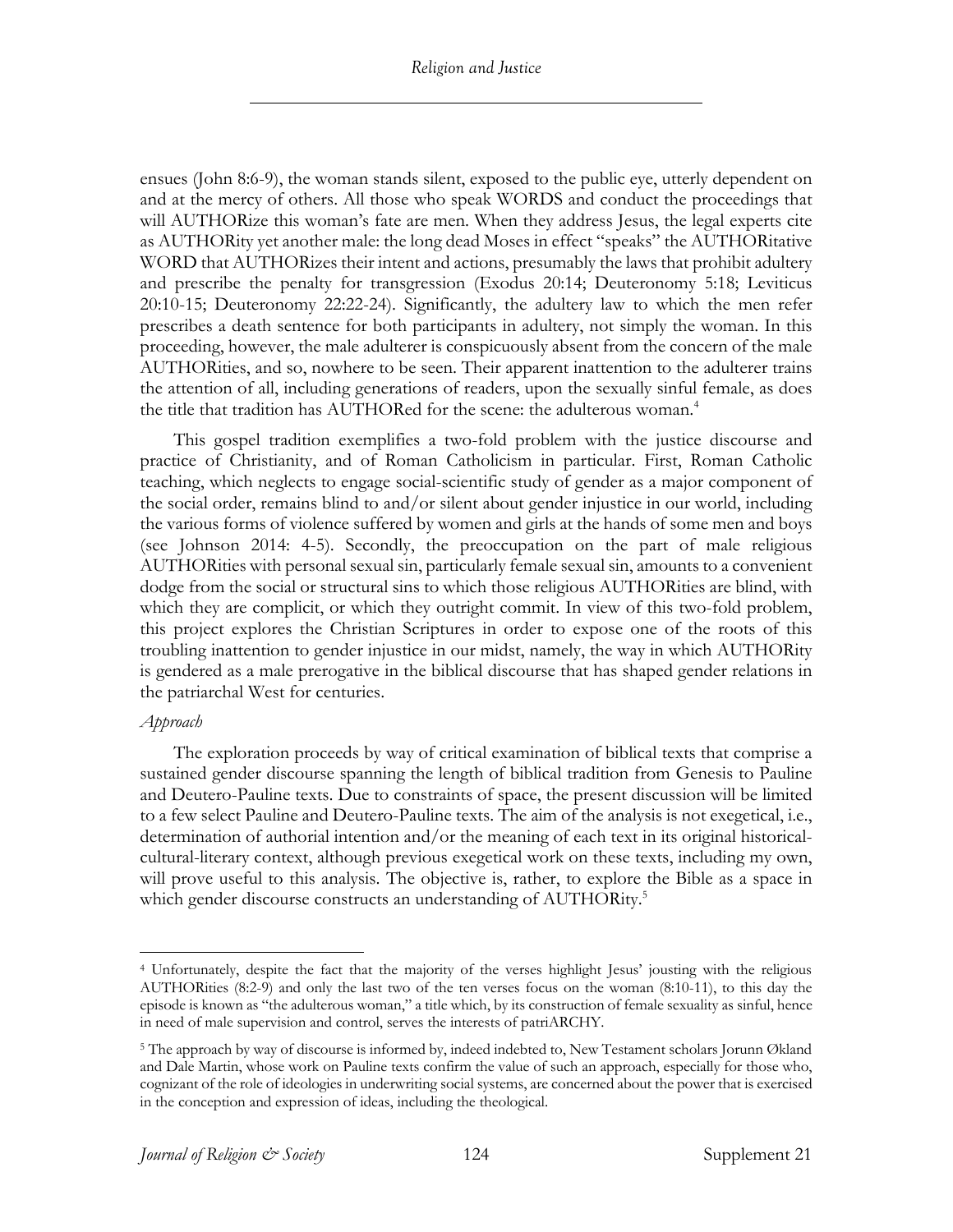*Religion and Justice*

Particular conversation partners have advanced this project by providing "lenses," via critical theory, that sharpen the focus of my previous work on gender in Pauline texts. Gerda Lerner's now classic *The Creation of Patriarchy* has contributed an especially valuable observation, namely, that the matter of generativity, i.e., "Who creates life?," is at the core of religions. After identification of the two aspects of generativity – creativity (ability to create something from nothing) and procreativity (capacity to produce offspring) – Lerner presents the explanations of generativity among peoples of the Ancient Near East, including Israel, and tracks the shifts in the pantheon of gods over time: from all-powerful Mother-Goddess to all powerful Male Storm God, whose female consort represents a domesticated version of the fertility goddess, to the single powerful male God who incorporates both aspects of generativity. As we will see below, it is the conception of that one omnipotent male God, considered source of all creation, that is foundational to the biblical discourses that CONCEIVE AUTHORity as masculine.

Lerner's insights intersect with those of anthropologist Carol Delaney (1987, 1991) whose study of Mediterranean culture affords a lens by which to identify in biblical traditions a link between monotheism – belief in one all-powerful Creator-God who is CONCEIVED as male – and a monogenetic theory of procreation, which CONCEIVES the human male as the one procreative source of the people of God.<sup>6</sup> According to this theory, the male role is to plant the "seed" that provides the whole fetus or child, while the female serves as the husband's "field" in which he plants his "seed." Although Delaney's conclusions are based on study of modern Mediterranean villagers, this seed-soil metaphor for human procreation pervades ancient discourses, including biblical traditions, as we will see below (Calef 2009: 29-30).

Likewise, critical theorist Edward Said's etymological study of the word "authority" also proves enlightening here. In English dictionaries the multiple meanings of "authority" combine the idea of power and the right and freedom to exercise it; hence, authority is "a power to influence action or inspire belief," "a power to enforce obedience," or "a person whose opinion is accepted." Among this constellation of meanings, Said astutely observes "a connection . . . with AUTHOR – that is, a person who originates or gives existence to something, a begetter, beginner, father, or ancestor, a person who sets forth written statements." He continues, "AUTHOR is tied to the past participle *auctus* or the verb *augere*; therefore, *auctor* . . . is literally an increaser and thus a founder. *Auctoritas* is production, invention, cause, in addition to meaning a right of possession. Finally, it means continuance, or a causing to continue." Said then concludes, "Taken together these meanings are all grounded in the following notions: 1) that of the power of an individual to initiate, institute, establish – in short, to begin; 2) that this power and its product are an increase over what had

<sup>6</sup> Delaney points out that in monotheistic religions, there is not a god and goddess whose sacred marriage brings forth the world. There is, rather, only one God, who is without divine partner; and that One God, Creator of all, is conceived of as male. In her study of Mediterranean village culture Delaney discerned a correlation between divine creation and human procreation, and so, too, between monotheism and monogenesis. The one God creates all that is, including the first man, who is both the source of woman and the one in whom the potency to procreate resides. Thus, creation and procreation, the first divine, the latter human, are both monogenetic, and both are gendered masculine (see Calef 2009: 26).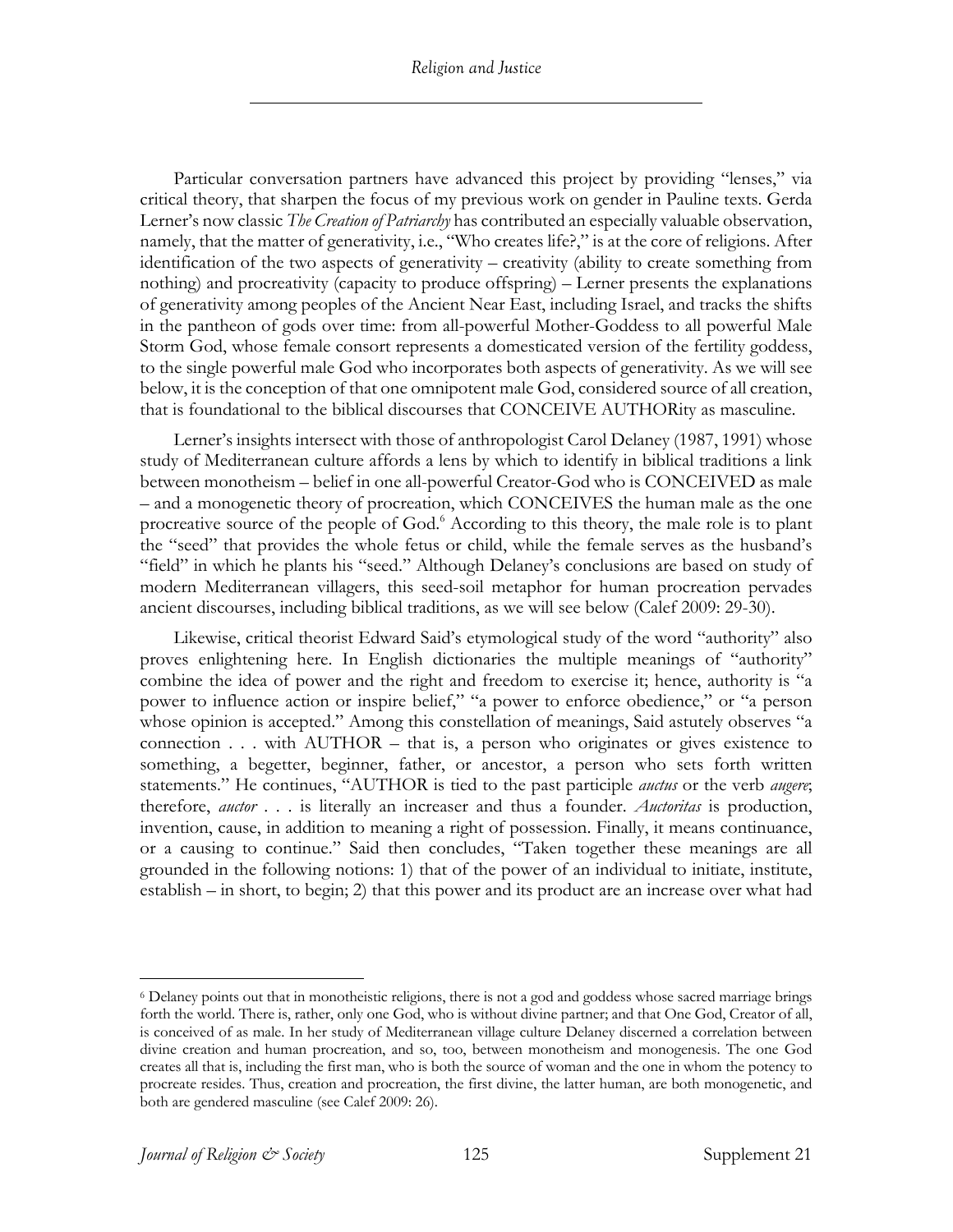been previously; 3) that the individual wielding this power controls its issue and what is derived therefrom; 4) that authority maintains the continuity of its course"  $(83)$ .<sup>7</sup>

#### *Preview*

Examination of gender discourse in the Bible through these critical lenses has produced the conclusion presented here: a series of New Testament traditions that draw upon the creation accounts in Genesis have gendered AUTHORity as masculine, hence, as proper to men, not women. That CONCEPTION at the biblical foundation of Christianity has contributed to the phallogocentric ideology that underwrites and sustains the social system known as patriarchy (see Johnson 2014). <sup>8</sup> As an ideology, phallogocentrism is comprised of ideas that function to explain and seemingly legitimate or justify the privileges of males in patriARCHY.9 Two of the roots of the word – *phallos* and *logos* – illumine the potent ideas that constitute this ideology. *Phallos* is the Greek term for the generative power of nature (Liddell

<sup>7</sup> In his analysis of the word "authority" and its various meanings, Said further detects the imagery of succession, paternity, or hierarchy (162). For my interests, this brings to mind the Roman Catholic emphasis on the apostolic succession of "the Fathers" of the church, which, reflective of ancient patriARCHY, constitutes an ecclesial patrilineage.

<sup>8</sup> In modern discourse, patriARCHY as a social system is male dominated, male identified, male centered, and organized around control (see Johnson 2018*:* 5-6). Unfortunately, the word often evokes a defensive, even hostile reaction due to the false assumption that men or fathers are to blame for the grievances of women in patriarchy. Johnson helpfully clarifies: "Patriarchy is not a way of saying 'men.' Patriarchy is a kind of society, and a society is more than a collection of people. As such, 'patriarchy' refers not to me or any other man or collection of men but to a kind of society in which men *and* women participate" (2018: 5). In other words, today's men did not create patriARCHY nor are they personally or collectively to blame for the injustices of the patriarchal system. It is once people of whatever sex or gender study and come to recognize how the system works that they are responsible for their own participation in the system, whether by way of complicity or resistance. Due to the defensiveness that the word patriARCHY provokes, often I prefer to use Elisabeth Schussler Fiorenza's alternative designation, kyriarchy, which shifts the focus from fathers to *kyrios*, that is, the lordship and overlording that occurs in systems of domination. In other words, systems of domination are the problem, not men and fathers per se. However, because the present project seeks to illumine the historical roots of the system of male privilege, it is necessary to use the term patriARCHY, a designation that is in fact reflective of the generative assumptions operative at the ancient origin of the system.

<sup>9</sup> Feminist biblical scholarship frequently refers to biblical traditions as "androcentric." In this study of biblical gender discourse, however, the word "phallogocentric" is appropriate, for, as we will see, the creation and patriarchal narratives in Genesis construct the male reproductive organ as *phallos* and the male human as possessing the power of Word/*logos*. In her enlightening study of 1 Corinthians, Økland asserts the need to "distinguish between an ideological position and the gendered situation that none of us can surpass (yet), corresponding to a distinction between 'feminist' and 'woman.' Women can promote phallogocentric ideology, just as men can be feminists. It is not because men have been speaking out from and for themselves (i.e. which is insinuated as the problem in the more common term androcentric), that gender asymmetry has occurred. In a European context, the problem has been that men and women have confused the male position with the human position, or a universal and objective position. This confusion has only been possible because the ideology that has governed our culture, and that men have profited from, has placed the man closer to the perfectly human, and considered the woman as an imperfect version of the same, 'the weaker vessel'" (17), to which I would add "and placed the man closer to God based on Genesis 2." In addition, my analysis of biblical texts suggests that the androcentric attention to males contributes to the phallogocentric ideology that the texts have served. Whatever the ancient peoples really believed about women's contribution to procreation, her invisibility in the androcentric text constructs the impression of male agency as primary in human procreation, i.e., men procreate, women reproduce.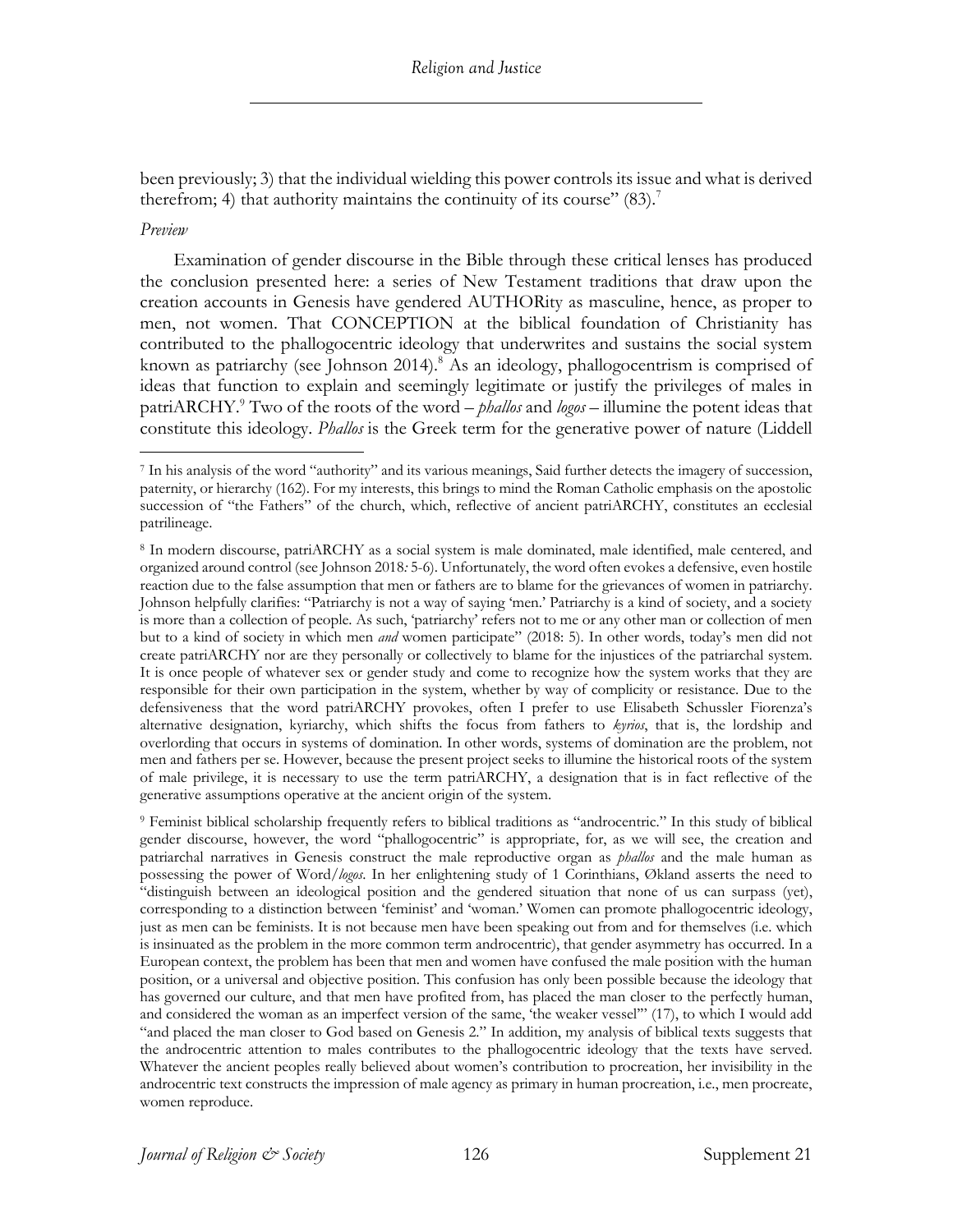and Scott: 1914), while logos is a Greek term with multiple meanings, most importantly, "word," "speech," "utterance," and "reason" (Liddell and Scott: 1057-59). A phallogocentric ideology identifies generative power (phallos) with the male reproductive organ and with word, speech, reason (logos), which is coded as masculine in biblical traditions.<sup>10</sup> Thus, both the natural power to procreate life and the cultural power to create and control rational discourse, in effect, to AUTHOR, are gendered masculine, hence, male prerogatives.

The link between phallogocentrism and patriARCHY is clarified by the word "patriarchy" itself, which is composed of two Greek roots: *pater*, meaning "father," and *archē*, which bears two significant meanings, not only "rule," as in familiar terms such as monarchy, oligarchy, hierarchy, but also "beginning," as in the Gospel of John, which echoes Genesis 1:1, "In the beginning (*archē*) was the Word (*logos*)" which created all that is (John 1:1, 3). Thus, its linguistic roots suggest that biblical patriARCHY is "father-rule" and "father-beginning." In essence, it is "father-rule" because, according to the Genesis creation narrative, the male father is the "beginning" in a two-fold sense: created FIRST by God in Genesis 2, hence, *temporal* beginning; and due to his generative power to produce offspring, the *procreative* beginning of the patrilineage that God both commands and promises (Genesis 17). Thus, the foundational narratives of biblical patriARCHY CONCEIVE the male father as first, beginning, and source, and so, as the one who has the freedom and right to rule by exercise of AUTHORity.

## **Biblical Cosmology of Gender: A Constellation of Greek Terms**

In the course of this project, a set of Greek words that occur in the Bible's gender discourse have emerged as constitutive of the gendered conception of AUTHORity. Because these words feature prominently in the analysis that follows, a brief introduction to each will enable us to see what might otherwise be overlooked. The Greek noun for AUTHORity, *exousia* (in Latin *auctoritate*) is related to the verb *exesti*, "it is permitted or allowed," "it is possible," which implies freedom and power to act (Liddell and Scott: 592; Foerster). The noun *exousia* denotes "the right to do something or the right over something," e.g., the rights of parents in relation to children (Foerster: 562). Of particular significance for this project are the etymological roots of the noun. *Exousia* consists of the preposition *ek* ("from" or "out of") and the noun *ousia*, from the verb *eimi*, "to be," hence, its meanings "that which is one's own, one's substance, property," "substance, essence," "true nature," "the primary real" (Liddell and Scott: 1274). The root *ek* implies relation to a source or beginning point, while *ousia* suggests a substance or essence from which something (or someone) else comes. In combination the two roots suggest "from/out of one's substance"; thus, together they evoke both relationship and property, or more precisely, a proprietary relationship which, as we will see, is based on AUTHORing.

In addition, two words in the discourse examined here have dual meanings that are similar. The first, *kephalē*, besides meaning the physical "head" of a human or animal, bears

<sup>10</sup> Økland notes that *phallos* was not used as an alternate term for the male genitalia. Rather, it is a term that constructs the cultural meaning of this anatomical part, functioning above all as an apotropaic and cultic symbol in connection with Dionysiac rituals. In cultic as well as other symbolic and artistic representations "it took the shape of the erected penis, since only the male was thought to possess such powers." Thus "the identification of the generative powers of nature, phallus, with penis is an *ideological* move" (16).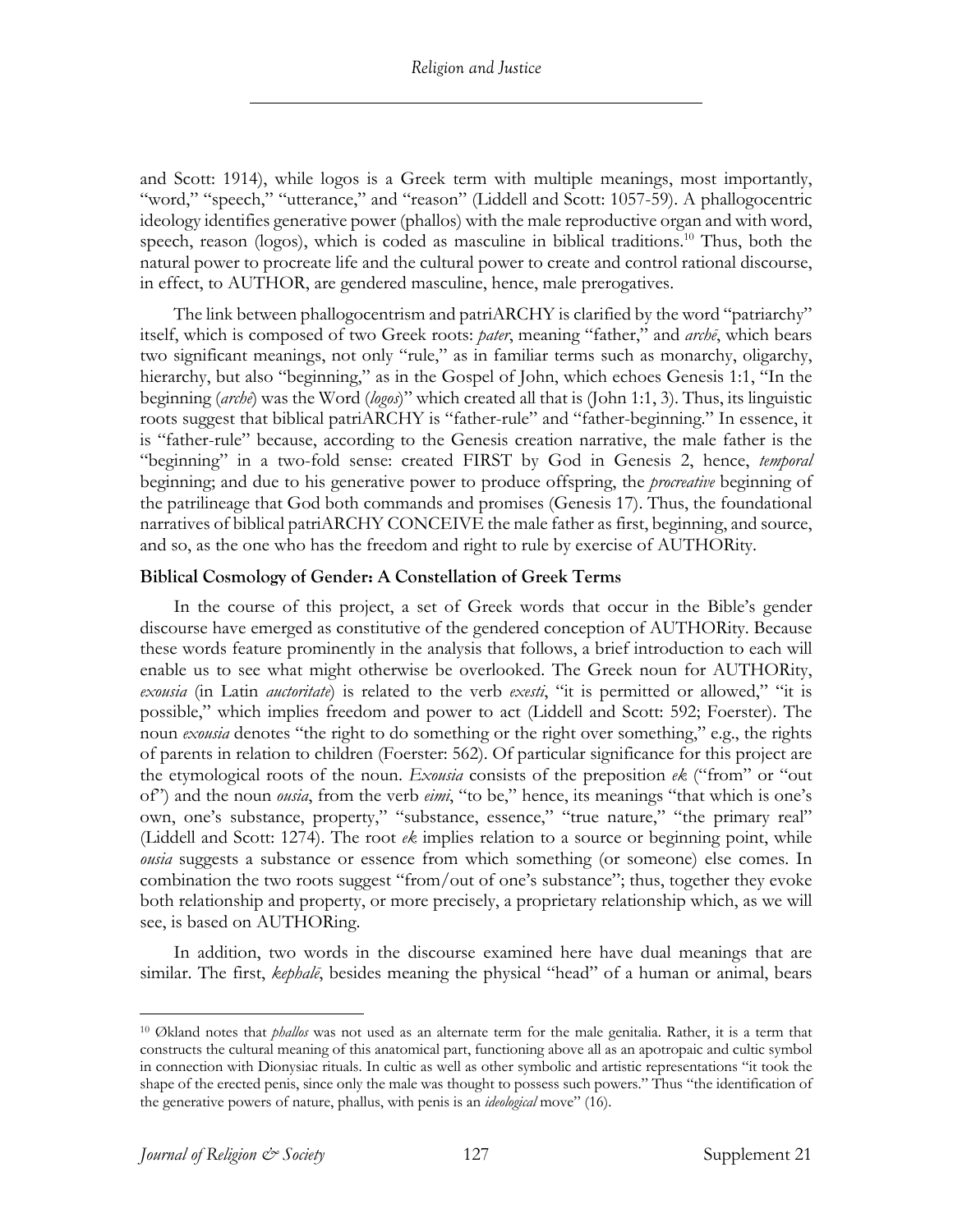two additional meanings: "source" or "origin" as well as "head over" or "ruler" of a group (Liddell and Scott: 945; Schlier: 674-75, 680-81).11 Similarly, the second word, *archē*, one root of "patriARCHY" as noted above, can mean "rule" as well as "beginning." Thus, in both *kephalē* and *archē* may be detected a connection between the idea of "rule" and the idea of "beginning" or "source." Finally, two additional words of significance in biblical gender discourse are *logos*, a Greek word of masculine gender, which, as noted above, bears multiple meanings, among them, "word," "speech," "reason"; and the Greek masculine word *prōtos*, meaning "first," which occurs in various forms in biblical tradition, e.g., "first-born" (Colossians 1:15,18), "first formed" (Wisdom 7:1; 10:1), "first fruits" (Exodus 34:26).<sup>12</sup> These five Greek words – *exousia*, *kephalē*, *archē*, *logos*, and *prōtos* – are major constellations in the creation cosmology generative of the phallogocentric ideology that has rationalized and underwritten the social system known as patriARCHY.

1 Corinthians 11:2-16 is a useful place to begin an exploration of biblical gender discourse. There Paul uses the word "AUTHORity" (*exousia*) in the midst of his treatment of what modern readers consider a gender matter, namely, the different ways men and women are to treat their heads in the ritual assembly.<sup>13</sup> My previous exegetical work on this text sought to illumine the logic of Paul's gendered creation cosmology by consideration of veiling practices in ancient Greece and Rome as well as the Mediterranean honor-shame complex that includes ancient assumptions about creation and procreation. For present purposes, I will simply draw upon those parts of my prior exegetical work that have been sharpened by attention to the words identified in the preceding and their interrelationship in biblical gender discourse.<sup>14</sup>

<sup>11</sup> In secular usage, *kephalē* denotes that which is "first, supreme, extreme," which is why it is commonly used for the physical head of a human or animal and also for "the top, the point, the end, and the point of departure" as well as meaning "prominent, outstanding, determinative." Thus, a man's head is not simply one body part among others; it is the first and chief member, which determines all the others (Schlier: 673-74). As Martin (30) observes in his discussion of Greco-Roman society's hierarchical construction of the body, the head is the most divine part in Plato. In the Greek Old Testament (LXX), *kephalē* is used for the head over or ruler of a social group (e.g., Judges 10:18; 11:8-9; Isaiah 7:8-9; 9:14). For the link between "head" and "rule," see esp. Daniel 2:31-38.

<sup>12</sup>Examination of a Greek concordance to the Septuagint confirms the frequency of various forms of *prōtos*/"first," especially in the context of human lineage (e.g., Genesis 25:25; 38:28; 49:3) where inheritance and privilege are at stake. It is worth noting that even a first wife has priority over other wives in a husband's provision of their needs (Exodus 21:10). The Pentateuch includes the affirmation that "firsts," including the "first" to open the womb, belong to God and/or should be consecrated to God (e.g., Exodus 13:2,12; 34:19-20, 26). Notable for this study is Genesis 49:3, where Jacob describes his son Reuben as "first born" (*prōtotokos*) and "the beginning of my children" (*archē technōn*).

<sup>&</sup>lt;sup>13</sup> The term "gender" is a modern category, and so, use of it in this study represents an etic (or outsider's), not an emic (or insider's), perspective on the content of the text. However, even though the ancient writers of these texts did not have an equivalent term, they operated with a culturally constructed and shared understanding of the roles and proper conduct, even natures, of the male and female sexes. Gender is variously defined and conceptualized in social scientific discourse and critical theory. In this study I use it to mean the cultural construction or interpretation of the anatomical differences between the sexes; in other words, people observe the anatomical differences between human bodies, including the fact that children come out of women's bodies, not men's; then they construct what those differences mean for them.

<sup>14</sup> In its interface with Delaney's work, my prior work sought to identify the cosmology that grounds Paul's injunctions. Alternatively, one can approach Paul's argument in terms of ideology, as does the enlightening study by Martin. In the present project, my continued attention to the cosmology that informs gender discourse in the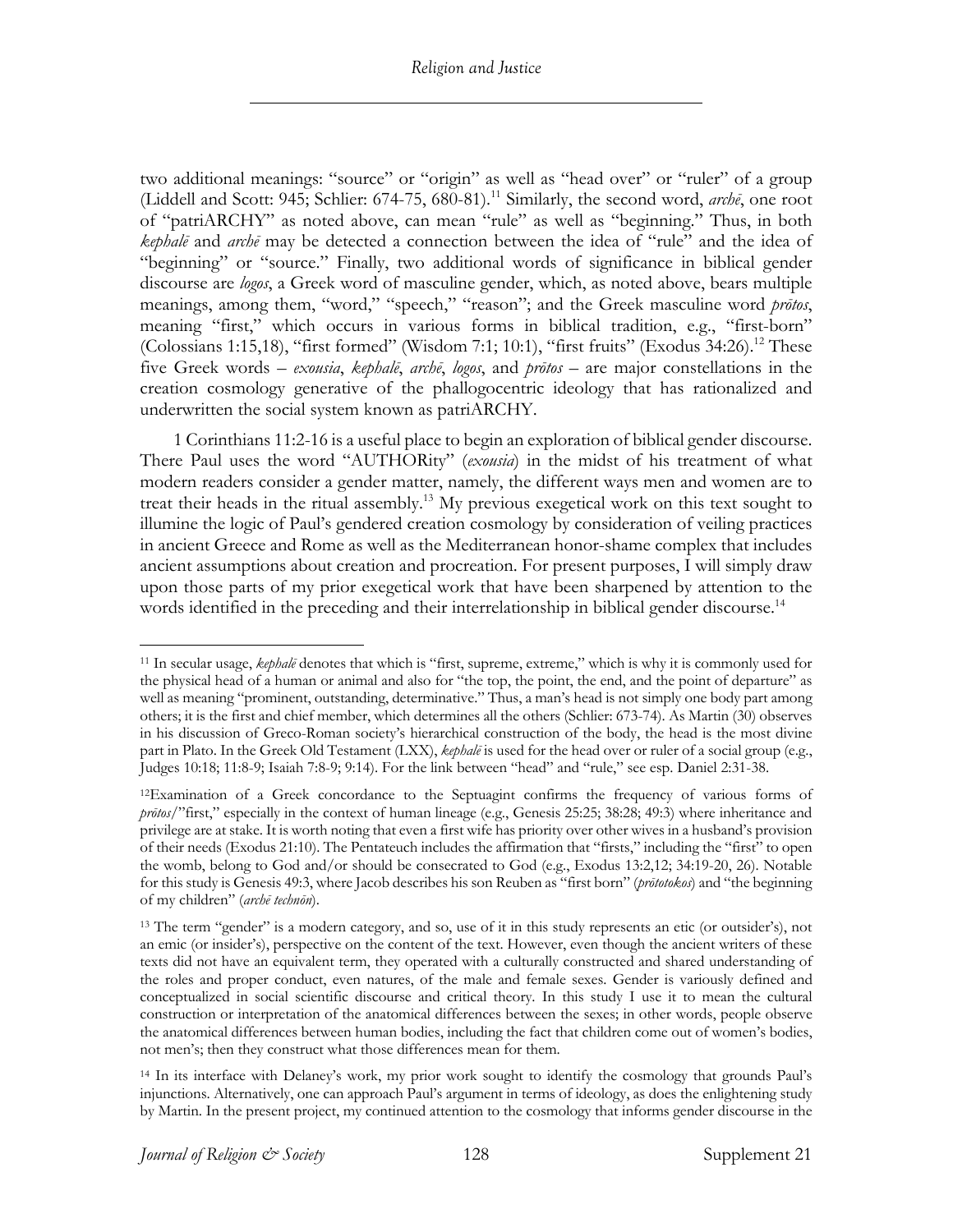## **1 Corinthians 11:2-16: The Genesis of "Authority (Exousia) on Her Head (Kephale)"**

## *Kephalē: Engendering Headship*

The foundational building blocks of the creation cosmology that grounds the different practices here enjoined for the sexes are the two definitions of the man-woman relationship deployed in the discourse, both of which have their genesis in the creation narratives (Genesis 1-2). The first defines the man-woman relationship in terms of "headship": "But I want you to know that of every man the head (*kephalē*) is Christ, the man head (*kephalē*) of woman, and God head (*kephalē*) of Christ" (1 Corinthians 11:3). In this initial definition of headships, only God is not headed by another, whereas Christ, man, and woman all are: Christ, by God; man, by Christ; woman, by man. In addition, although both Christ and man are "headed" by another, each is also a "head"; only woman is not a "head" in relation to another. Thus this opening definition in effect codes "head"(*kephalē*) as male and divine while constructing woman as different from God, Christ, and man in that she herself is not a head (*kephalē*). This begs the question, why is woman not a *kephalē* (head)? In the absence of an explicit explanation for this differentiation, its logic must be sought in what else *kephalē*, here translated "head," can mean, as this first three-fold occurrence of *kephalē* is clearly not the literal usage for physical heads that follows in subsequent verses (11:4-7, 10).

With respect to other meanings, commentators have been divided over whether "head" (*kephalē*) here connotes "ruler," with its implication of hierARCHY, or "source," which for some bears no suggestion of rank or hierARCHY. A survey of *kephalē* in authors of the eighth century BCE to the fourth century CE has established that the word was used with the sense "ruler" as well as the meaning "source" or "origin."15 That the connotation of *kephalē* in 1 Corinthians 11:3 is not either "ruler" or "source" but rather both is indicated by later parts of the discourse. Clearly, the assertion in 11:8, "For man is not from (*ek*) woman, but woman from (*ek*) man," an obvious allusion to the creation of the first woman from the rib of *'adam* (Genesis 2:21-22), establishes man as "source" of woman. In light of 11:8, then, this first

New Testament seeks to illumine the way in which this cosmology constitutes and/or contributes to the phallogocentric ideology that underwrites a patriarchal social system. In working with these Pauline texts, like Martin I neither assume nor claim that Paul or the Deutero-Pauline AUTHORS *consciously* construct a cosmology or the ideology that it served and/or continues to serve. The assumptions and beliefs that constitute a person's or group's cosmology and ideology are largely unconscious or submerged; hence, my reference to Paul's or the culture's logic.

<sup>15</sup> Grudem's survey of 2,336 instances of *kephalē* in 36 authors from this period determined that while the vast majority of occurrences refer to the physical head of a man or animal, the sense of "ruler" or "person of superior authority or rank" occurs 49 times, which is 16.2 percent of the instances in which *kephalē* is used in a metaphorical sense; hence, his conclusion, "That makes it very difficult to accept anyone's claim that *head* in Greek could not mean 'ruler' or 'authority over'" (52). Moreover, examination of occurrences of *kephalē* in ancient Greek sources reveals a conceptuality similar to our modern usage, wherein the "head" of an organization or institution is the source of decisions and policies, in short, rule or governance. *Kephalē* clearly connotes authority or rulership in some Septuagint texts (Fitzmyer 1989). Moreover, early church Fathers interpreted *kephalē* as connoting superior rank or pre-eminence (Tucker: 117). In addition, although *kephalē* as "source" is not amply-attested (Grudem contra Bedale), its meaning "source" is indeed attested. In the first century, for example, in Ps-Arist, *On the Cosmos*: "Zeus is the head (*kephalē*), Zeus the center; from Zeus comes all that is." In addition, some Pauline occurrences have been shown to bear the connotation "source" (Colossians 1:18; 2:19; Ephesians 4:15). On headship and hierarchy in ancient Greco-Roman discourses, see Martin: 30-31; also Corrington: 225.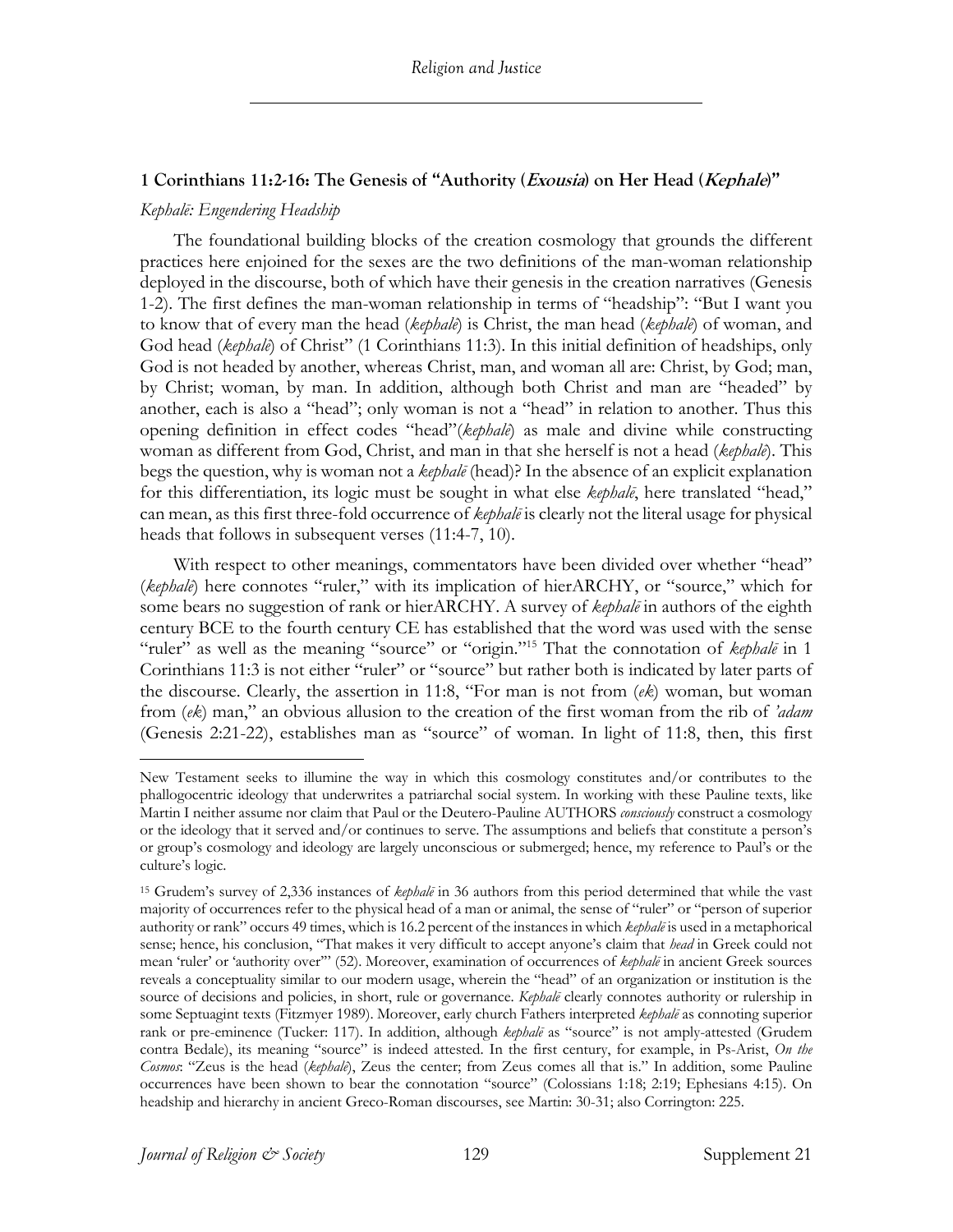definition (11:3) may be construed as positing a series of analogous source-relationships – from Christ, man; from man, woman; from God, Christ. God, Christ, and man each is a *kephalē* ("head") because each is a source or origin of another. Given that *kephalē* relations are about "sourcing" or "origin" and that children come from a mother's womb, it is peculiar that the series fails to affirm that woman is *kephalē* (head as source) of children. The logic of this odd omission emerges from close reading of the remainder of this discourse, which illumines the construction of procreation in biblical gender discourse.

## *Eikōn kai doxa: Man as "Image and Glory of God" and Woman as "Glory of Man"*

That this heady series of source-relationships represents a chain of being that constitutes a gender hierARCHY in which AUTHORity is a male prerogative is confirmed by 1 Corinthians 11:7-12, which includes explicit reference to "authority" (11:10, *exousia*) and begins with the second definition of the man-woman relationship: "A man (*anēr*), on the other hand, is not obliged to cover his head, being (*hyparchōn*) the image and glory of God. But the woman (*hē gynē*) is (*estin*) the glory of man (*andros*)" (11:7).16 This definition, like the first (11:3), asserts man's and woman's different being status: man as "the image and glory (or reflection) of God" whereas woman is the "glory of man" (11:7). The hierARCHIC conceptuality of this difference is detectable in the choice of verbs by which man's and woman's being is expressed. Rather than use the same verb – *eimi*, "to be" – to define who or what man is and who or what woman is, different verbs are used: the verb *eimi* for woman "being (*estin*) the glory of man," whereas the verb expressive of man's "being the image and glory of God" is *hyparchō*, which is composed of two roots: *hypo* prefixed to the root *archō*, which, as noted above, means both "to rule" and "to begin." Thus, unlike the verb *eimi*, which simply means "to be" or "to exist" (Liddell and Scott: 488), *hyparchō* bears the meanings "to begin, to take the initiative, to be the beginning, to be already in existence, to exist really" (Liddell and Scott: 1853). These different verbs for the "being" of man and woman are hardly equivalent. Rather, they convey the operative understanding of the order of creation and procreation, involving primacy and potency: the man, as the one already in existence, "is the beginning" (*hyparchōn*), and thereafter, woman "is" or "exists." In other words, man is the temporal and procreative "beginning" (*archē*) whose sequential primacy gives him the right and freedom, i.e., the AUTHORity (*exousia*), to rule (*archō*), which is made explicit in 11:10 (see below).

The phrase "the image of God" is an obvious allusion to Genesis 1:27: "God created the human (*ton anthrōpon*), in the image of God (*eikona theou*) he created him (*auton*), male (*arsen*) and female (*thēlu*) he created them (*autous*)."Given what appears to be an affirmation that God created *both* male and female "in the image of God," why is it that man but not woman is defined as "the image and glory of God" in 1 Corinthians 11:7? Linguistic ambiguities in the

<sup>16</sup> Fatum (72) recognizes, rightly in my view, that 11:3 claims far more than a chronological or linear sequence. That the headship or source-relationship of man and woman are set in relation to God and Christ establishes a theological basis for what amounts to a succession of creation that is equivalent to an order of hierARCHic precedence. Schüssler Fiorenza (2007: 99-101) situates the content of 11:3 in the context of ontological philosophical discourse about the "chain of being," drawing upon Paige du Bois' treatment of ancient Greek difference-discourses.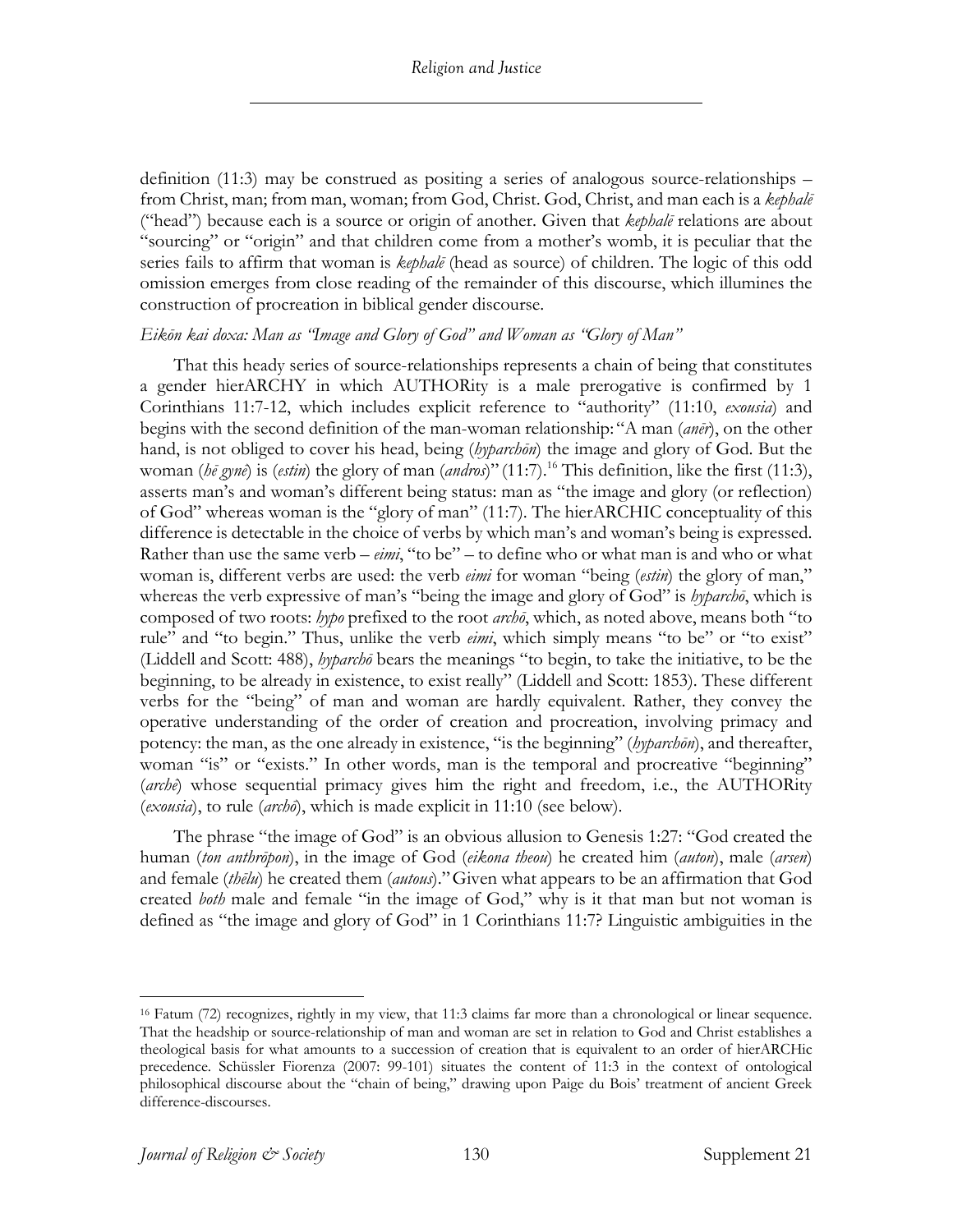first chapters of Genesis shed light on the discursive logic.<sup>17</sup> The peculiar shift from the singular, "in the image of God he created *him*," to the plural, "male and female he created *them,*" permits the text to be read in more than one way. The latter plural "them" permits the deduction that woman also is created in the divine image. However, since the singular is used in the *first* phrase, with the inclusive "them" qualified by "male and female" occurring in *second* position, the two phrases read as a kind of preliminary summary, anticipatory of and preparing for the creation sequence in the more detailed account that follows in Genesis 2: God created the man (*'adam*) first (Genesis 2:7-8), who is the "him" created "in the image of God" (Genesis 1:27); then, since it was not good for the man to be alone or single (Genesis 2:18), "male and female he created them" (Genesis 1:27) by the addition of the woman (Genesis 2:21-23).<sup>18</sup> That the phrase "male and female he created them" (Genesis 1:27) implies woman is somehow contained *within* the "him" of the first phrase appears likely in light of the climactic assertion of the creation sequence: "That is why a man (*anthrōpos*) leaves his father and his mother and clings to his wife (*tēn gynaika*), and they become one flesh (*sarka mian*)" (Genesis 2:24). In other words, woman's "being" and identity are incorporated into and under that of the man/husband (Genesis 2:24), who, as 1 Corinthians 11:3 indicates, is the "head" (*kephalē*) of and over their "one flesh."<sup>19</sup> Because head and body are dependent on each other, by coding "head" (*kephalè*) as male and divine, and "body," that which is under a head, as female, Genesis in effect establishes the hierarchic interdependence of male and female. That hierARCHIC interdependence will be reaffirmed later in the argument (11:11-12), where we find both a reference to the man's hierarchic AUTHORity (*exousia*) over the woman (11:10) and an acknowledgement of the interdependence of man and woman in human procreation (11:12).

The logic of the explicit identification of *solely* the man as "image of God" (1 Corinthians 11:7) is clarified further by a two-fold explanation for the injunction that man ought not cover his head the way woman must (11:5-6). First, "for man (*anēr*) is not from (*ek*) woman (*gynaikos*), but woman (*gynē*) from (*ek*) man" (11:8) alludes to God's creation of woman out of the rib of '*adam* (Genesis 2:21-23), which makes the man her "source" (head/*kephale*), as 11:3 affirms; and second, "nor was man (*anēr*) created on account of (*dia*) the woman (*tēn gynaika*), but woman (*gynē*) on account of (*dia*) the man (*ton andra*)" (11:9), another allusion to the creation

<sup>17</sup> My reading largely concurs with and is indebted to Watson's study (1992) of Paul's exegetical practices, which illumines the Pauline reading of Genesis 1:27.

<sup>18</sup> Moreover, the ambiguity is compounded by the equally awkward (and confusing) use of the word *'adam* in Genesis 1-5. In the Hebrew text, the original human is designated *'adam* or *ha-'adam* prior to the sexual differentiation (1:26-27; 2:5; 2:7-8; 2:15-16); but even after the sexual differentiation (Genesis 2:21-22), the same word *'adam* is used as a proper name for the male character, for example, in 4:25 and in 5:3. That there is a being called *'adam*/*anthrōpon before* the arrival of woman, and then *later* in the narrative a being of the same name has intercourse with his wife, could incline the reader to construe the original human as male. In my view, it is these kinds of linguistic ambiguities that provide a textual basis for the Pauline assertion that the male human is the image and glory of God (1 Corinthians 11:7). See Watson (1992) for a fuller exposition.

<sup>&</sup>lt;sup>19</sup> That a wife was conceived as under the headship and AUTHORity of her husband is further evidenced by the Greek phrase *hē hypandros gynē* found in biblical texts; see Numbers 5:20, 29; Proverbs 6:24,29; Sirach 9:9; 41:23; Romans 7:2. This biblical construction of the procreative marital relationship later becomes the basis for the legal doctrine of coverture.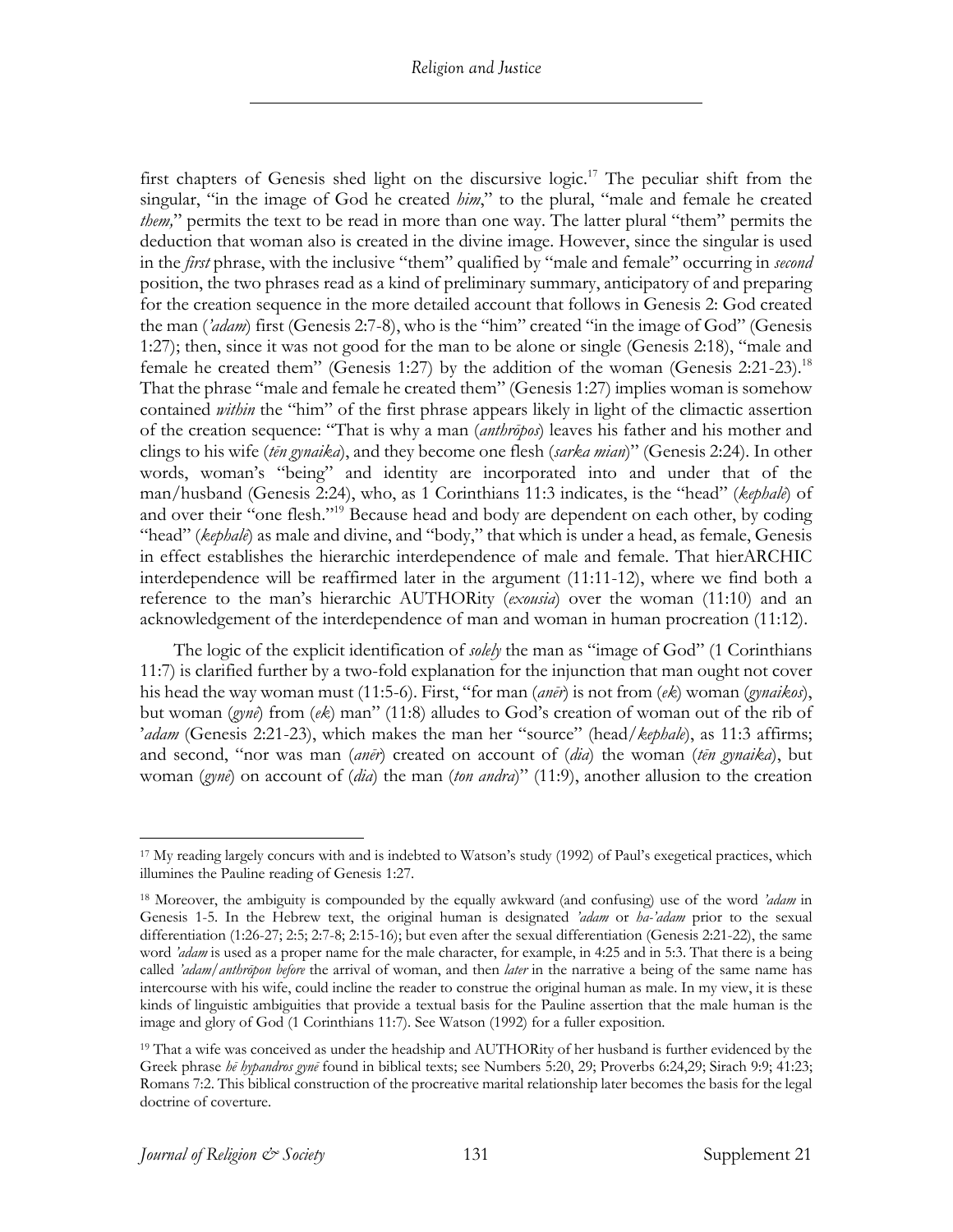narrative, according to which the woman is given to *'adam* to be his "helper" or "assistant" (*'ezer*, Heb; *boēthon*, Gk; Genesis 2:18, 20), or my preferred translation, "helpmate."20

The sequence of the narrative complex in Genesis clarifies the nature and purpose of woman's "helpmate" status as reproductive: the creation of the human male and female "in the image of God" (Genesis 1:27) is immediately followed by God's command to "be fruitful and multiply" (Genesis 1:28); then, because "it is not good for man to be alone," God will make him a "helper" or "assistant" (Genesis 2:18); when animals prove unsatisfactory "helpers" or "assistants" because they are not "like to him" (*homoios autō*), i.e., of the same species for reproductive purposes (Genesis 2:20), God separates out of man's own flesh and gives to him "woman" (Genesis 2:21-22); and upon her creation, "therefore, a man leaves his father and mother and clings to his wife, and they become one flesh" (Genesis 2:24), a coupling that restores the oneness lost upon her separation out of man and insures the reproduction that will populate the earth as God intends. Two subsequent narrative elements confirm the woman's created status as reproductive "assistant" or "helpmate" (*boēthos*): the post-Fall punishment upon Eve focuses on her child-bearing (Genesis 3:16), and Adam re-names his wife "Eve because she was the mother of all the living" (Genesis 3:20). If this is the reading of Genesis 1-3 that informs the discourse in 1 Corinthians 11:2-16, then woman's participation in "the image of God" is not explicitly denied in 11:7; it is, rather, rendered invisible, in effect, covered or "veiled" by a WORDing consistent with and reflective of marital gender relations in ancient patriARCHY: the woman/wife incorporated into and under the man/husband to whom she belongs as "helpmate" to his generation of progeny (see Watson 1992: 95). As 11:12 suggests (see below), she is a kind of instrumental cause necessary to his procreative agency as the original progenitor of the human race. Taken from man's own flesh, woman is "like to him" in the way that other animals are not, i.e., of the same species, and so, can assist the male Adam in the way other animals cannot: she will mate with him by becoming "one flesh."

The full significance of the Pauline affirmation of man but not woman "being (*hyparchon*) the image and reflection of God" (1 Corinthians 11:7) emerges upon consideration of the larger Primeval History (Genesis 1-11), where the representations of God and the first male Adam evidence a "like father, like son" pattern. In the opening chapters, God is both "IN the beginning" (*en archē*), as Genesis 1:1 affirms, and so, as the First and Only One Who Exists, enjoys the firstness or primacy of eternity; and God IS the beginning as the Creator and Ruler of all that he subsequently brings into existence. By seminal WORD ("Let there be . . . ") that proves potently effective ("And so it happened"), God creates, including one "in his image" ('*adam*, Genesis 1:27), then God names that which God creates (e.g., "God called the light 'day,' and the darkness he called 'night'," Genesis 1:5); and God exercises sovereignty over the created realm, ordering it according to his will, issuing commands to that which he has created,

<sup>20</sup> Although the translation of *boēthon* as "companion" is attractive to many modern readers, myself included, it is a misleading translation insofar as it masks the gender hierARCHY reflected and constructed in this text. Yee translates the Hebrew of Genesis 2:18 "a help corresponding to him," then rightly notes that the wording "does not imply equality between the genders . . . but rather a complementary entity of the same species." Yee further observes, "Within the ideology of the text, the 'help' that the woman supplies is her sexual ability to produce children . . . the priority of the male is indicated by the fact that the primal woman is formed from *his* substance, reversing the real state of affairs where women give birth to men. Just as he names the animals, evincing his primacy over them, the man names the woman . . . *'ishah* (2:23), expressing his authority over her" (182).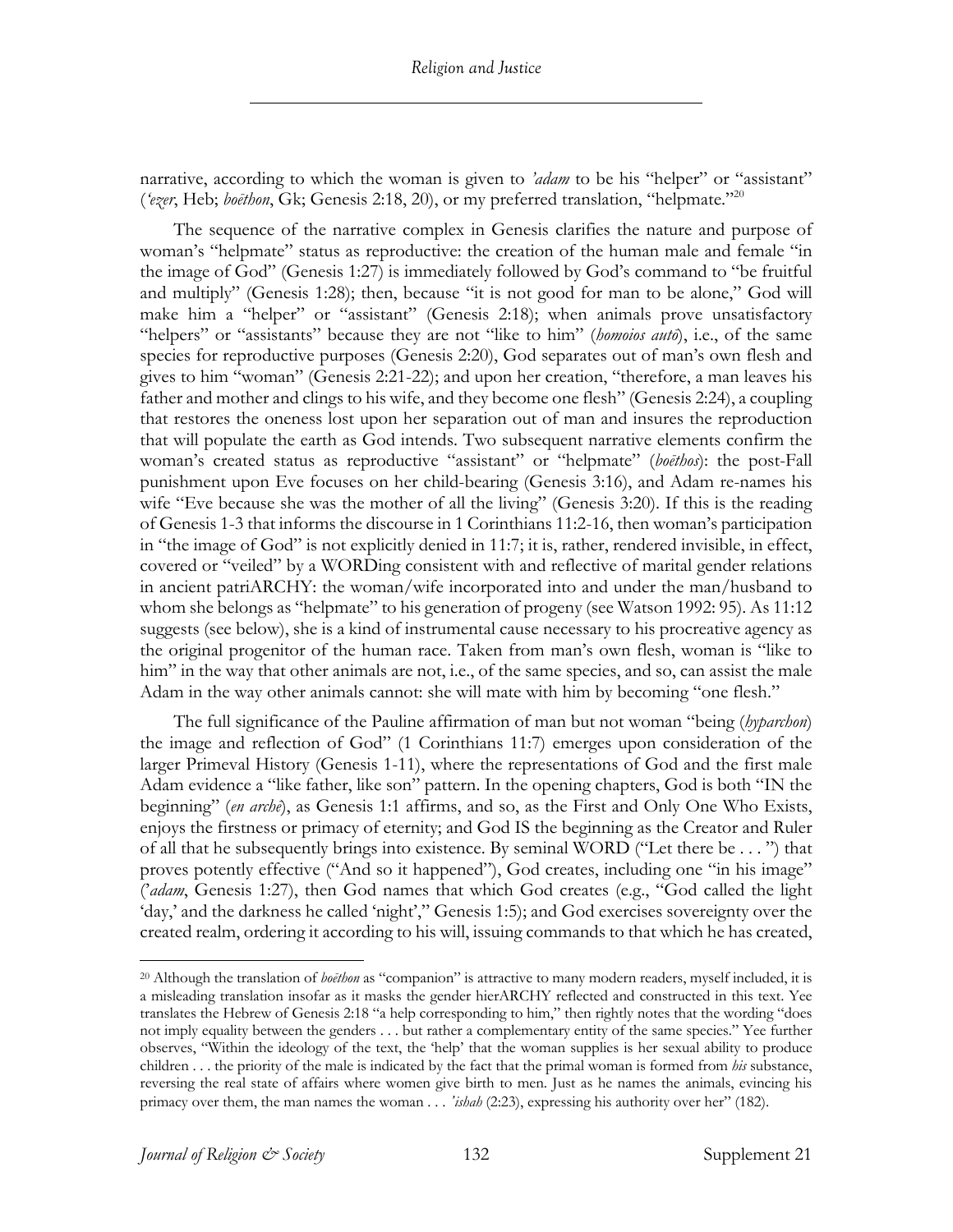e.g., "Be fruitful and multiply" (Genesis 1:22, 28), "from that tree you shall not eat" (Genesis 2:17), and meting out punishment for disobedience (Genesis 3:14-19, 23).

Similarly, the male Adam is the first and only one who exists for a time, and so, is IN the beginning, i.e., temporally prior to other humans, including woman; then he "IS the beginning" of the human race when God makes him the source of the woman-helpmate with whom he will "be fruitful and multiply." Thus, the potent generativity of the Eternally One God, who *creates* from nothing, is replicated by the potent generativity of the One and First man, who *procreates* offspring by becoming "one flesh" with his woman/wife. The account of the generations enumerated in Genesis 2-11, especially Genesis 5:1-32, highlights Adam's generative potency, while Eve is conspicuously invisible, with two exceptions (Genesis 3:20; 4:1).21 In yet another parallel to the Divine Creator, Adam produces a son "in his image" (*kata tēn eikona autou*, Genesis 5:3), Seth. Thus, consistent with and reflective of patriARCHY, it is the male agency in procreativity that is highlighted. $^{22}$ 

Significantly, the original and originating commandment addressed to *'adam*, the "them" who is "him" (Genesis 1:27-28), and later to Noah and his sons (Genesis 9:1-2,7) is two-fold: first, "Be fruitful and multiply, and fill the earth and subdue it," then, "have dominion over the fish of the sea and over the birds of the air and over every living thing that moves upon the earth." Thus, in Genesis, God creates and has dominion over all; likewise, the male Adam procreates and has dominion. To be a source and to rule go hand in hand, or, in the words of 1 Corinthians 11:3, to be a head/*kephalē*. Although the commandment to Adam specifies rule over other creatures, not over other humans or each other, the post-fall punishments revise the scope of the first male Adam's dominion when Eve is informed that her husband will rule over (*kurieusei*) her (Genesis 3:16).

In addition, just as the Sovereign God exercises generative power by WORD (*logos*), i.e., re-naming individuals (e.g., Abram, Genesis 17:5; Sarai, Genesis 17:15-16), so, too, Adam is given the right and freedom (i.e., the AUTHORity) to do the same: he names other creatures, first the various birds and animals (Genesis 2:20), then his female helpmate (Genesis 2:23); and after eating the fruit, he renames the woman "Eve because she was the mother of all the

<sup>21</sup> In Delaney words, "Adam, divinely created, has the power of human creation (procreation) within him. From Adam this spark is carried to his sons, by whom the tribes of mankind are established. From father to son, father to son, this ability is transferred. The procession of the generations is conceived as linear" (1991: 289).

<sup>22</sup> In the Septuagint, the same Greek word, *sperma*, is used for both the plant "seed" used in agriculture and for human offspring. Occurrences of *sperma* are most frequent in Genesis (sixty total), where the initial six occurrences in Genesis 1 all refer to agricultural seed, and it is God who creates and gives that seed. Thereafter in Genesis, the vast majority of occurrences of *sperma* refer first to the offspring of Adam (Gen 4:25) followed by Noah (Gen 9:9), then the various patriARCHS of Israel. That "seed" sequence, with God as the source of "seed" in Genesis 1, contributes to the monogenetic construction of procreation operative in patriARCHY. Unfortunately, major English translations mask or obscure this monogenetic construction of procreation by rendering the multiple occurrences of *sperma* in episodes dealing with human procreation as "children," "offspring," or "descendants" rather than "seed," hence my preference for consistent translation of *sperma* as "seed" in biblical narratives. The patriARCHal construction of monogenetic procreation based on male "seed" extends into the New Testament; see 1 Corinthians 8:6, "one God the father (*ho patēr*) from whom (*ex hou*) are all things"; and 1 John 3:9-10 where "those who are out of/from God (*ek tou theou*) do not sin, because his (God's) seed (*sperma autou*) abides in them."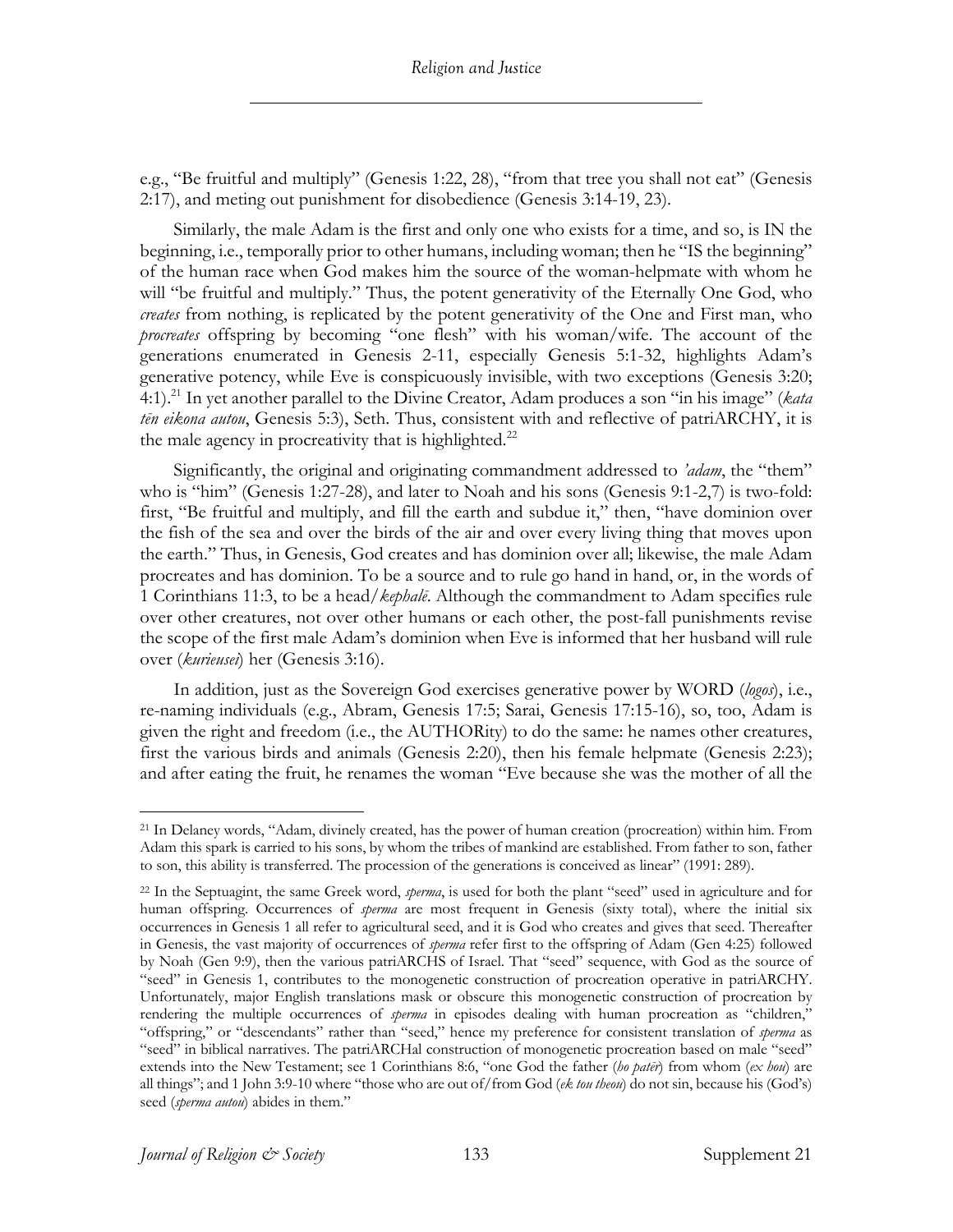living" (Genesis 3:20). By exercise of his naming rights, Adam in effect defines woman's identity in terms of reproductive services and motherhood.<sup>23</sup>

To summarize the operative logic of Pauline discourse in light of Genesis: for man to be "the image and glory (or reflection) of God" (1 Corinthians 11:7) is to be a sovereign progenitor or pro-creator, in short, an AUTHOR. To be "image" and "reflection" or "glory" of another requires visibility, and so, as "image" or "likeness" (*eikōn*) and "reflection" or "glory" (*doxa*) of the Creator-God, the man should not conceal his God-given primacy and potency by covering his head.<sup>24</sup> Rather, his head should be uncovered, for he is, like God (and Christ) a "head" (source and ruler), whose exercise of AUTHORity reflects glory on his "head," the Creator God, who is the original and originating *kephal*<sup>*i*</sup> in the series of "heads" identified in  $11:3.^{25}$ 

Woman, on the other hand, lacking the primacy, the generative potency, and the sovereignty that are coded as divine and masculine in Genesis, is not herself a *kephalē* (head/source/ruler) of anyone (1 Corinthians 11:3). Rather, as derivative and secondary in the order of creation, she is the reproductive "helpmate" (*boēthos*) of the man with whom she becomes "one flesh" (Genesis 2:24), subsumed under his headship. Thus, in order not to dishonor the head/*kephalē* of their "one flesh," she should not pray and prophesy in the assembly without her head covered (11:4-6). The further rationale for her obligation to cover follows in 11:7-9: in the order of creation, the woman is "from man" and was created "on account of man" (11:8), which makes him her visible "head" (*kephalē*, 11:3). Moreover, in

<sup>&</sup>lt;sup>23</sup> In her critical attention to gender and class in Genesis 2-3, Yee observes, "The woman does not name herself. She is named by the man who defines her identity. His exercise of power categorizes the woman strictly in her reproductive capacities within a larger system of hierarchical relations, of which he himself as peasant is very much subordinate" (187).

<sup>24</sup> The significance of circumcision that enters the biblical narrative with Abraham, the first of the patriARCHS of the people Israel, reflects this cultural logic and the procreative agenda. In particular, two episodes about God's covenant with Abraham (Genesis 15:2-6; 17:1-14) confirm not only the centrality of procreation to covenant partnership but also the priority/agency of the male in it. In the first, Abram informs God that because he is "childless" he lacks an heir of his own, for "you have given me no offspring [or "seed"] (Genesis 15:2-3), to which God responds with a reassuring promise that "one who comes from out of you" (*exeleusetai ek sou*) will be heir, and that "your offspring" (*to sperma sou*) will be as numerous as the stars in the heavens" (Genesis 15:4-5). In the absence of any reference to his wife, use of the verb *exerchomai*, "to come out of," has the effect of emphasizing Abraham as the sole generative source of the "offspring" or "seed." The centrality of procreation to the covenant relationship between God and Abraham is confirmed in Genesis 17, where the link between covenant and God's promise of many "offspring" (*sperma*) is repeated multiple times (Genesis 17:2, 4, 5, 6, 7). Immediately after declaring his will to covenant with Abraham and his "seed" and stating his promises to them (many offspring, nationhood status, a land), God then specifies their obligations as his covenant partners: "Every male (*arsenikon*) among you shall be circumcised. You shall circumcise the flesh of your foreskins, and it shall be a sign of the covenant between me and you" (Genesis 17:10-11). Consistent with the procreative gender order established in Genesis by the order of creation, the uncovered penis, by which the male sows his "seed/offspring/children" (*sperma*) in obedience to the divine command to be fruitful and multiply, is the sign of this procreative covenant partnership between God and the men of Israel.

<sup>25</sup> A remark by Quintilian sheds light on the ancients' understanding of the relationship between glory, sources or origins, and that which they originate or "source": "Children reflect glory on their parents, cities on their founders, laws on those who made them, arts on their inventors, and institutions on those that first introduced them" (3.7.18).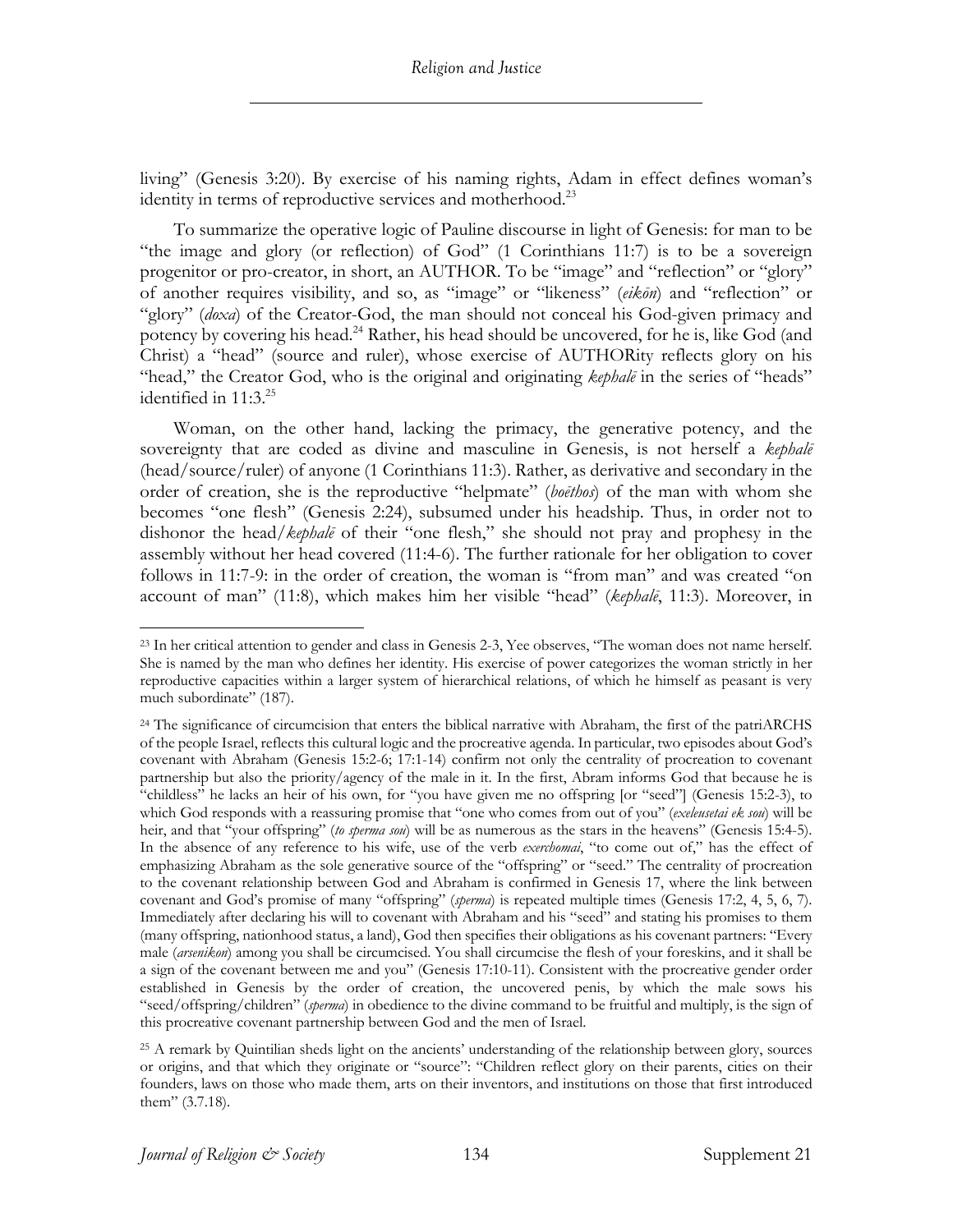contrast to the man, who is defined as "image" or "likeness" (*eikon*) of God (11:7a), woman is not an image or likeness (*eikon*), not even of the man from whom her being was created or "outsourced" (Genesis 2:21-22); rather, she is defined as "the glory (*doxa*) of man" (11:7b).<sup>26</sup> The Greek noun *doxa* refers to the power and splendor that bring honor and renown and can also mean "reflection." Its usage here means that the one who comes from the other is the *doxa*, a glorious reflection (rather than likeness or image), of the source. Thus, whereas man is the visible reflection of the power and splendor of the Creator-God in whose "image" the man is made (11:7a), woman, who comes from man and was created for man (11:8-9), can and should reflect honor upon man (her husband). The biblical gender discourse examined above suggests that she does so as a faithful "helpmate"/*boēthon* under his headship.

## *Exousia: "AUTHORITY on her head"*

1 Corinthians 11:10 then specifies how it is that woman reflects glory upon her "head"/*kephal*<sup>*i*</sup> in the context of the Corinthian worship assembly: when praying or prophesying "the woman ought to have AUTHORity (*exousia*) on her head." Given the ancient Greco-Roman provenance of this text, one might well expect use of the word for veil (*kalluma*) here, rather than "AUTHORity (*exousia*) on her head," an exceedingly odd phrase that has puzzled New Testament scholars.27 Numerous ancient interpreters understood *exousia* to refer to a covering or veil, as evidenced by the early substitution of *kalumma* (veil) for *exousia* in the manuscript tradition (Fitzmyer 1957-58: 52). That early commentators on 1 Corinthians 11:2- 16, who were in temporal and cultural proximity to Paul, construed *exousia* in 11:10 as reference to a veil strongly suggests the likely association of veil with AUTHORity in the ancient context. That association has been confirmed by studies of the role of the veil in the wedding ceremony in Greco-Roman antiquity (see Calef 2009: esp. 27-30).

Beliefs about procreation embedded in the biblical gender discourse analyzed above further clarify use of the word *exousia* for the woman's head covering. In light of that discourse, the veil on a married woman's physical head serves two purposes: it *conceals* her own female

 $^{26}$  It is worth noting that woman is not identified as the image or likeness of man (1 Corinthians 11:7), despite being in Adam's words, "bone of my bone, flesh of my flesh" (Genesis 2:23). This suggests that the image or likeness CONCEIVED here is defined by maleness and masculinity and by cultural perceptions and constructions of male sexuality. This coheres with the gender construction and theory of procreativity evident in Genesis, which encode potent generativity or origination and dominion, hence, headship (*kephalē*), as divine and masculine.

<sup>27</sup> Because *exousia* is power and the right and freedom to exercise it, commentators have debated whether the "*exousia* on her head" refers to a woman's own authority or that of someone else. Fitzmyer identifies four possible interpretations of *exousia*: symbol of the power to which the woman is subjected; symbol of the power, honor, and dignity of the woman; a magical power that the veiled woman possesses to ward off the attacks of evil spirits; and the Greek equivalent of an Aramaic word meaning "veil" (1957-58: 50-53). In an intriguing alternative, Wire suggests that perhaps the Corinthian women prophets themselves were using the word "authority" (*exousia*), for example, claiming to possess "authority" as prophet and/or explicitly rejecting the authority of someone else, such as their husbands (117). In the absence of evidence for women's voices and motivations in this text, I am not persuaded by this attractive proposal. We have ample evidence, however, for the meaning of ancient veiling practices (see Blundell; Llewellyn-Jones; Oakley and Sinos; Patterson; discussed in Calef: 27-29). In light of those practices and the beliefs about procreation embedded in biblical gender discourse discussed above, there is ample reason to conclude that *exousia* here refers to the woman's veil as symbol of her husband's AUTHORITY as their one head/*kephalē*.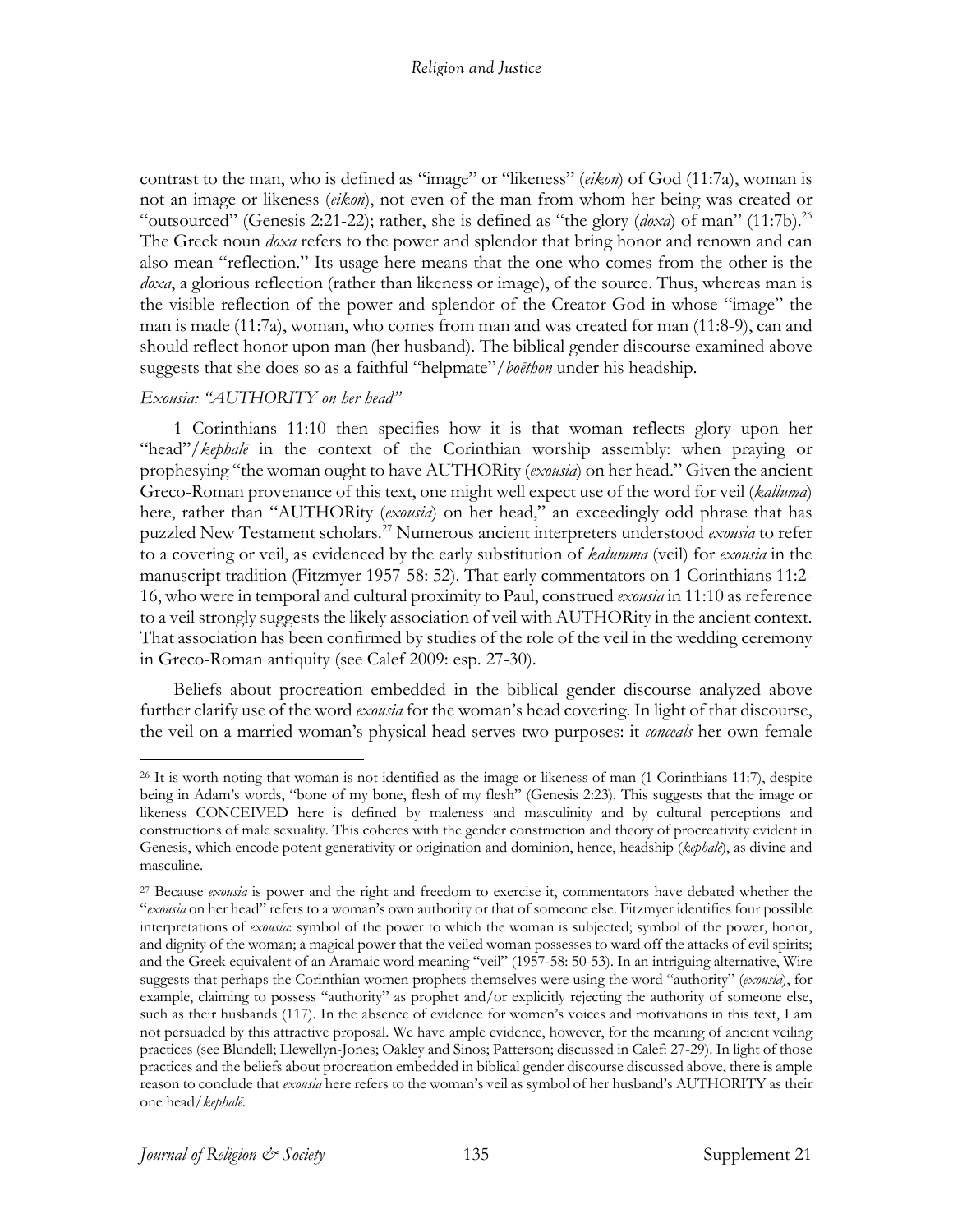head, which in marriage is subsumed under her husband's head, while simultaneously *making visible* the male head of their "one flesh," the very head who has AUTHORity, i.e., generative power and the right and freedom to exercise it, in relation to his wife who is his procreative "assistant." Thus, in public ritual space such as the Corinthian worship assembly, the veil functions as a visible sign of "AUTHORity" by which the male "head" of the "one flesh" (the procreative couple) *actively* asserts his exclusive right to his "helpmate" before the eyes of men, and by which she actively assents to his AUTHORity by wearing it, thereby reflecting glory (*doxa*) upon him. Moreover, the etymological roots of the word *exousia*, which suggest "out of a substance," cohere with the gender discourse of the Genesis creation narrative. By God's design, woman is out of (*ek*) the substance (*ousia*) of the man; the man is the substance (*ousia*) from which (*ek*) woman and future generations come. Indeed, that divinely orchestrated "outsourcing" constitutes man's AUTHORity (*exousia*) in relation to his wife. The veil on a woman's head thus signals the AUTHORity of the "head" (*kephalē*) of the "one flesh" that will be "fruitful and multiply," as God commanded the "them" that is "him" to do (Genesis 1:27).

## *Ek and dia: "From" and "Through" in PatriARCHal Procreation Discourse*

Further evidence that AUTHORity (*exousia*) is conceived as above all male generative power may be found in 1 Corinthians 11:11-12, where the argument from the order of creation closes with a kind of summary conclusion of the preceding train of thought. The initial "for neither woman without man nor man without woman in the Lord" (11:11) recalls once again, as in 11:8, the divinely wrought order of creation: the woman from the man (Genesis 2:21- 22). Created by God to become "one flesh" as husband and wife, man and woman belong together; therefore, a woman ought not appear to be separate from or without her "head" by removing the veil that clarifies her status under his "AUTHORity" (*exousia*).

An explicit reference to human procreation then follows: "For just as the woman [is] from the man, so the man [is] through the woman; but all things [are] from God" (1 Corinthians 11:12). Woman's necessary role in human procreation is acknowledged in "For just as woman from man, so man through woman," thereby affirming man's and woman's *interdependence* in the procreative work. That this interdependence does not, however, nullify the gendered hierARCHy of headship (11:3), i.e., of rulership based on origin/source and primacy, may be detected in the prepositions (*ek* and *dia*) used to express the man's and woman's roles. *In the order of creation*, woman is "from man" (*ek tou andros*), a point previously made (11:8) and here reaffirmed; *in the order of human procreation* that results, however, the man is not "from" (*ek*) woman, which would imply woman as source, and so, too, his "head" (*kephalē*), but "*through* the woman" (*dia tēs gynaikos*). Linguistically, this change in preposition, from *ek* to *dia*, serves to differentiate woman's role and status from that of man and preserves the monogenetic theory of procreation operative in biblical discourse. That this differentiation implies not equality but hierARCHY is confirmed by use of the preposition *ek* in the final affirmation of the argument, "all things are from God," which creates a correlation between man and God that replicates 11:3, where both man and God (and Christ), but not woman, are defined as "heads." In Greek, *ek* indicates immediate origin or agent regarded as source, while *dia* plus the genitive, as occurs here with reference to the woman, is used for that which is employed to bring about an intended result, that is, instrumental cause. Thus, procreative man, like creative God, is source or origin, "first cause," if you will, whereas woman is an instrumental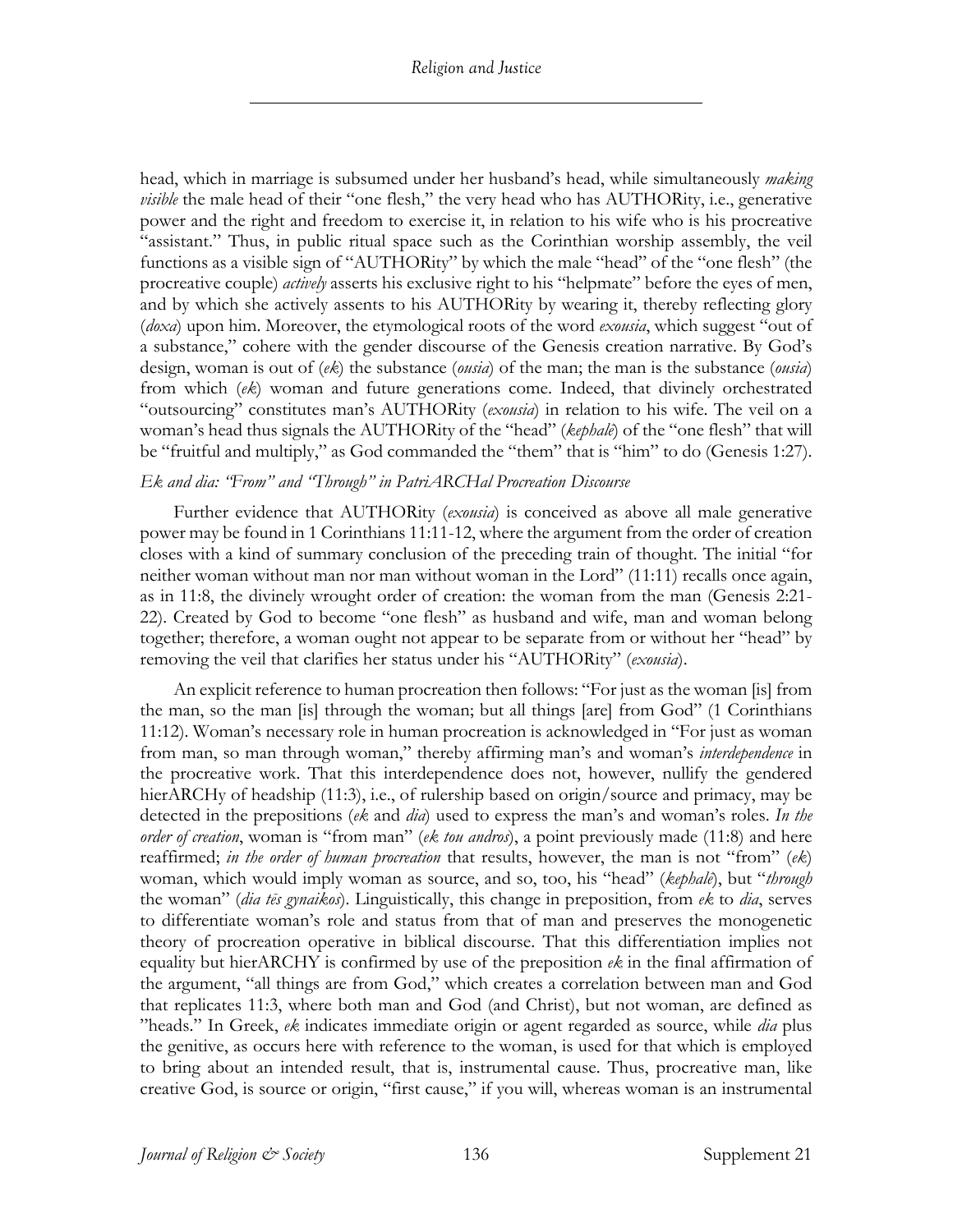cause, not herself the origin or source in the way man (or God) is.<sup>28</sup> In closing with the words, "but all things are from God," the argument from creation affirms that man and woman are not ultimate causes of each other (Watson 2000: 532), for God is the ultimate cause of each. More importantly, it asserts that the relationship of man and woman – with man as "head" (*kephalē*) and woman under his authority (*exousia*) for the purposes of procreation – has its origin, its source, in the Creator-God, the *kephalē* who made it so "in the beginning (*archē*)."

To summarize the gender discourse in 1 Corinthians 11:2-16 in light of the Genesis creation cosmology upon which it draws: from the originating *kephalē*, the Creator God, comes an order of creation that establishes a procreative gender order, the boundaries of which are inscribed on the bodies of men and women. In the divine order of creation, the male is first and primary and the woman secondary and derivative; in human procreation the male is the agent who, by virtue of his potent generativity, is the "likeness" or "image and glory of God," while the woman/female is the subordinate helpmate whose assistance in his generativity makes her, not a likeness (*eikōn*) of him, but a reflection that redounds to his glory and honor. Thus, the male, created by God first and out of whom woman is secondarily derived, is, like God, *a kephal*<sup>*i*</sup>, the "head/source/ruler" of the "one flesh" that is the couple. Moreover, as the headship series in 11:3 suggests and the argument from creation confirms (11:7-12), one who is *kephalē*/source of another stands in a relation of AUTHORity to that other, and so, has the right to rule and to expect subordination. Thus, as the *kephalē* of the "one flesh," it is the male who has been created by AUTHORity and for AUTHORity, i.e., by and for generative power and the right and freedom to exercise it in relation to his "helpmate" and his "seed" (*sperma*). In short, the male has the right to AUTHOR by *phallos* and by *logos*.

## **1 Corinthians 14:33-36: Learn in Silence and Submission**

The implications of the gendered understanding of AUTHORity expressed in 1 Corinthians 11:2-16 are evident elsewhere in New Testament gender discourse, for example, in 1 Corinthians 14:33-36 and 1 Timothy 2:8-15. Due to space constraints, a few brief observations about each rather than a detailed analysis must suffice here. First, in 1 Corinthians 14 women are enjoined to be silent (*sigatōsan*) in all the churches (14:34). The reason immediately follows: "it is not permitted to them to speak (*lalein*), but they should be subordinate (*hypotassesthōsan*), as also the law (*ho nomos*) says (*legei*)" (14:34).29 That these prohibitions on women's speech reflect and are in accord with the gender order CONCEIVED in Genesis hardly requires argument. In the creation cosmology of Genesis, as noted above, the power of word and speech is the prerogative of the male Adam; and as we will see below, due to the conduct of the secondarily first woman in Genesis 3, women's speech and initiative must be prohibited. Moreover, woman's creation out of and for man,

<sup>28</sup> In the larger study, I am tracking evidence of the notion that "all" or "the many" originate from the "one" and "first" who is male/father, not from two (male and female) (see e.g., Wisdom 7:1; 10:1; 1 Corinthians 8:6; Acts 17:26).

<sup>29</sup> The two references to speaking in this verse use different verbs: *laleō* for women's speaking; *lego* for the speaking of "the law" (*ho nomos*), a Greek masculine noun. The use of different verbs to express the "being" of man (*hyparchōn*) and of woman (*eimi*) in 1 Corinthians 11:7 served to express a gender hierARCHY. Here in 1 Corinthians 14:34 the use of different verbs for speaking rather than the same verb subtly reinforces the gender differentiation constructed in biblical discourse.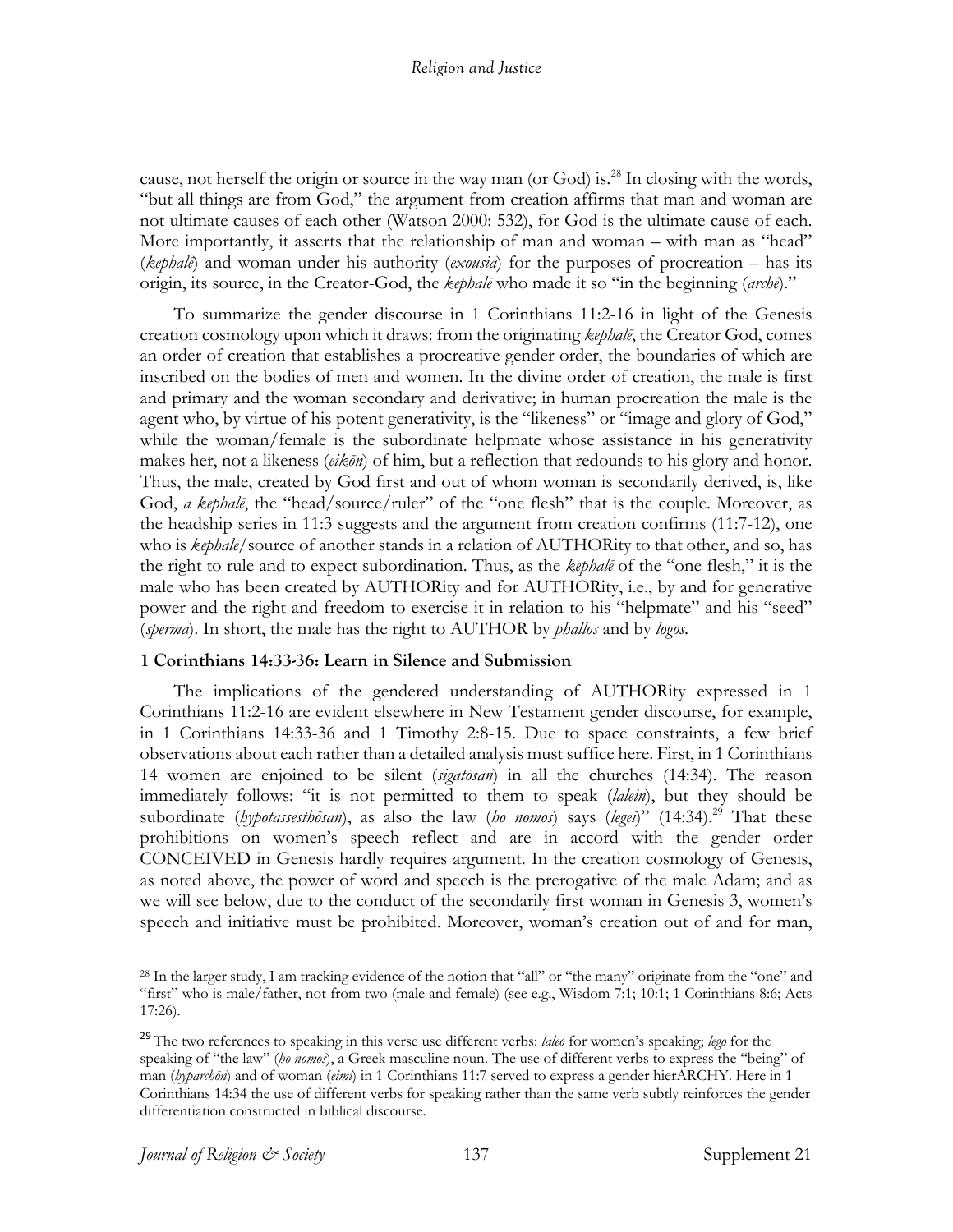becoming "one flesh" under his headship, in effect constructs the relationship of subordination (*hypotassesthōsan*) enjoined upon women here. The subsequent injunction, "If they want to learn anything, let them ask their husbands (*tous idious andras*) at home, for it is shameful for a woman to speak (*lalein*) in church" (14:34) reflects the gender hierARCHY of the ancient patriARCHAL household, with man/husband as the *kephalē*, the head of the household who has the AUTHORity to instruct his wife by WORD and speech (*logos*).

The text ends with two questions addressed to the women, both of which reflect the gender order identified above. The first – "or did the WORD of God originate with you?" – combines reference to the AUTHORitative "WORD of God" with use of a verb that conveys origination (*exēlthen*). According to the biblical gender discourse discussed above, women are not an origin or source (*kephalē*), an originator from whom (*ek*) another or something comes, the way God, Christ, and men are. Given that that is the case, the first question reads as an expression of dismay that women could presume to speak a Word of God. The follow-up question, here translated "or has it reached you alone (*monous*)?," in its use of the adjective *monos* also recalls the creation narrative, specifically, the reason God created woman: "it is not good for man to be alone (*monon*, Genesis 2:18; cf. Wisdom 10:1)." In effect, this second question challenges women's presumptuous speaking initiatives by reminding them of their created identity and status within the marital gender order: married women are not *monous* (alone, single). Rather, each woman is part of the "them" (Genesis 1:27) that is now "one flesh" (Genesis 2:24), i.e., the "him" (Genesis 1:27) who is the "head" (*kephale*) of their "one flesh." The Word of God, then, has reached *them*, not her; and so, it is her husband who has the AUTHORity to speak with her about any WORD of God about which she might have questions.

## **1 Timothy 2:11-15: "I do not permit a woman . . ."**

The gendering of AUTHORity as a male prerogative in accord with creation cosmology is explicitly stated in 1 Timothy 2:11-15. The opening injunction, "let a woman learn in silence" (2:11) in effect denies to women the right and freedom (AUTHORity) to speak, thereby preserving the power of speech and WORD as male prerogative in accord with the creation cosmology. The insistence on women's silence is reiterated at the end of the next verse: "she is to be in silence" (2:12). The repetition of the phrase "in silence" (*en hēsuchia*) at beginning and close of the injunction forms an *inclusio* of sorts, in effect constructing the very "in silence" space where women learn from the male voice and word that AUTHOR this prohibition. Although verse 11 implies that women are allowed to learn (*manthanetō*), two phrases constrict the conditions in which their learning may occur: "in silence" and "in full submission," in other words, placed under and obedient to male AUTHORity, as the word *hypotagē* indicates.

In the next verse, the text's male author, speaking in the first person from within her "in silence" space (1 Timothy 2:11-12), asserts his AUTHORity: "I do not permit a woman to teach or to have AUTHORity over a man." In accord with the subordinate position for which she was created, a woman may learn from man, including the one who speaks here (2:11), but the speaking male AUTHORity denies her the right to teach or to have AUTHORity in relation to a man. "To teach" (*didaskein*) requires the power of WORD and speech, which, as we saw in the preceding, are coded as masculine in the gender discourse of Genesis. The second element of the prohibition in 2:12, "I do not permit a woman . . . to have authority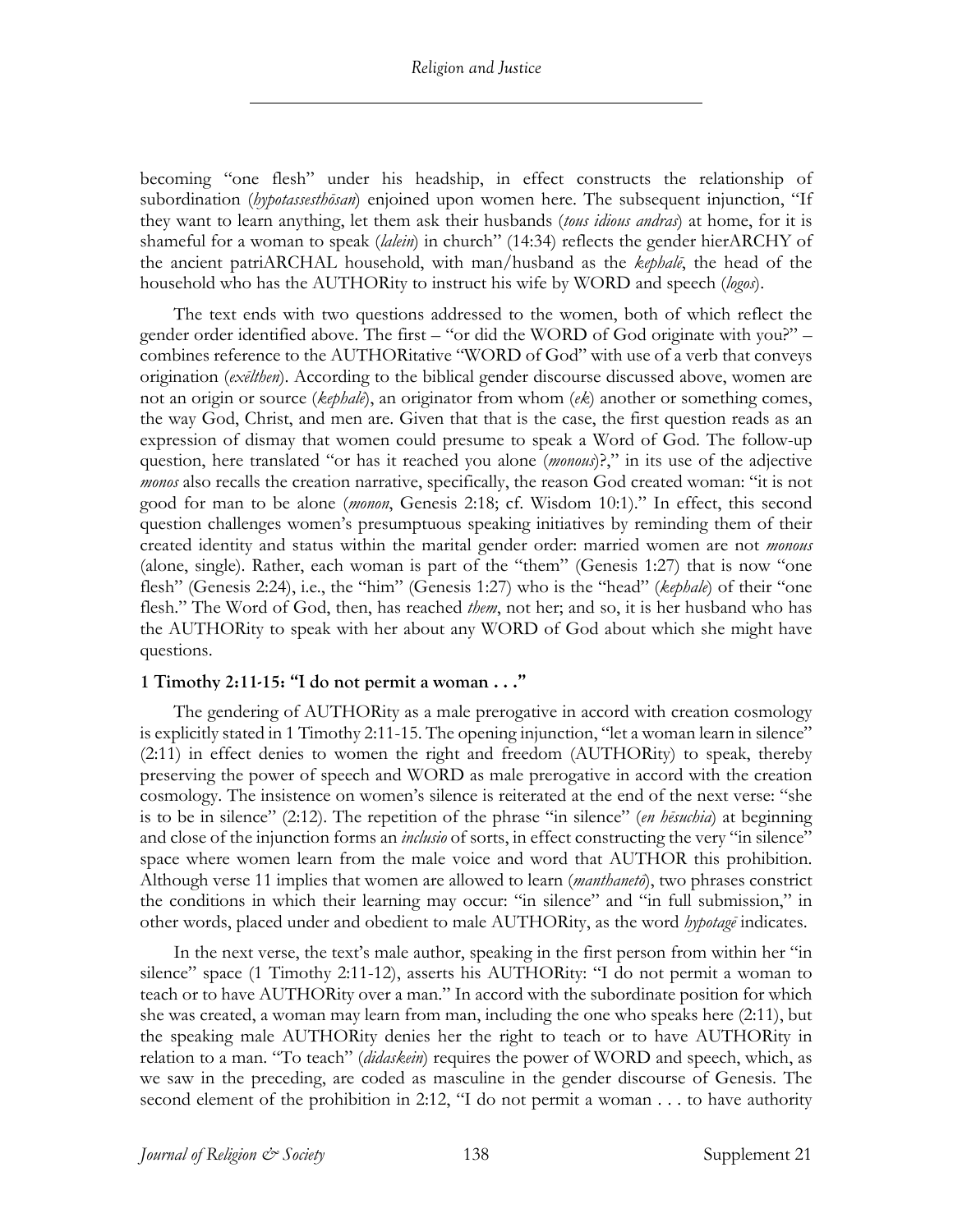over a man," has been, arguably, one of the most consequential biblical injunctions for gender relations to the present.In its explicit and unequivocal denial of AUTHORity to women, it genders the exercise of AUTHORity as exclusively a male prerogative.<sup>30</sup>

That the silence injunctions have their genesis in the creation cosmology examined above is confirmed in 1 Timothy 2:13-14, where the AUTHOR cites the narratives of origin in Genesis, a rhetorical move that effectively trades upon their AUTHORity. The first – "For Adam was formed first, then Eve" – reads the order of creation in Genesis 2 as establishing a male primacy that is construed as purposeful and consequential, not aimless or accidental. In the narration of a linear creative process in which God is the One and Eternal "First," sequence is significant. Thus, that the male Adam is shaped first (*prōtos*) constructs the male sex as closer to God than Eve, who is secondary and derivative. Indeed, his status as one and first constitutes, in part, his likeness to or imaging of God, hence, his AUTHORity.

The second reason given for the prohibition of women teaching or having AUTHORity in relation to a man cites the first couple's conduct in Genesis 3: "and Adam was not deceived, but the woman was deceived and became a transgressor" (1 Timothy 2:14). Unsurprisingly, Adam's conduct is cited first, then Eve's. Consistent with earlier biblical gender discourse, which emphasizes the difference, not the likeness, between the sexes, here the rationale constructs a pointed contrast between them, reflective of and thereby reinforcing the gender constructs in Genesis.<sup>31</sup> For some readers, the claim that "Adam was not deceived" hardly seems an accurate reading of the Genesis text; Adam, after all, ate the forbidden fruit offered by his wife, for which he, too, was punished by God. The verbs used here, however, clarify the logic. Both *apataō*, the verb used with regard to Adam, and *exapataō*, the verb used for Eve's conduct, mean "to deceive," that is, by another, in this case, the wily serpent who approached and spoke only with Eve, not Adam. Hence, Adam is off the deception hook, although his inclusion in punishment suggests culpability for a misstep. It is worth noting that, as is the case examined above, the AUTHOR uses different verbs for the actions of the two sexes, not the same verb, *apatao*, as one might expect. As in the examples observed above, such linguistic choices subtly reinforce the fundamental difference of the sexes. In this case, the verb expressive of Eve's deception, *exapatao*, bears the added connotation "to seduce," thereby adding sexual nuance to her deception by the snake. On being "seduced" or "deceived" by the serpent, Eve "becomes a transgressor," or in a more literal translation, "was in transgression" (*en parabasei gegonen*). The nature of her transgression is adumbrated by the additional denotations of *parabasis*: "a going aside, escape; a deviation; an overstepping" (Liddell and Scott: 1305), all of which connote wrongful or disorderly movement.

<sup>30</sup> The prohibition of woman's AUTHORity does not use the noun *exousia*/AUTHORity. Instead it uses the verb *authenteō*, "to have full authority or power over," which is related to the noun *authentia*, "absolute sway, authority" (Liddell and Scott: 275). The larger project of which this work is a part includes an examination of the occurrences of *exousia*, *authentia*, and their related verb forms in biblical gender discourse.

<sup>&</sup>lt;sup>31</sup> Social scientists and critical theorists have shed light on the politics of difference. Emphasis on difference, be it sexual, gender, race-ethnicity, class, able-bodiedness, rather than on commonality or likeness serves the establishment and preservation of systems of privilege, in this case, male privilege (see Johnson 2017; also Kimmel and Ferber).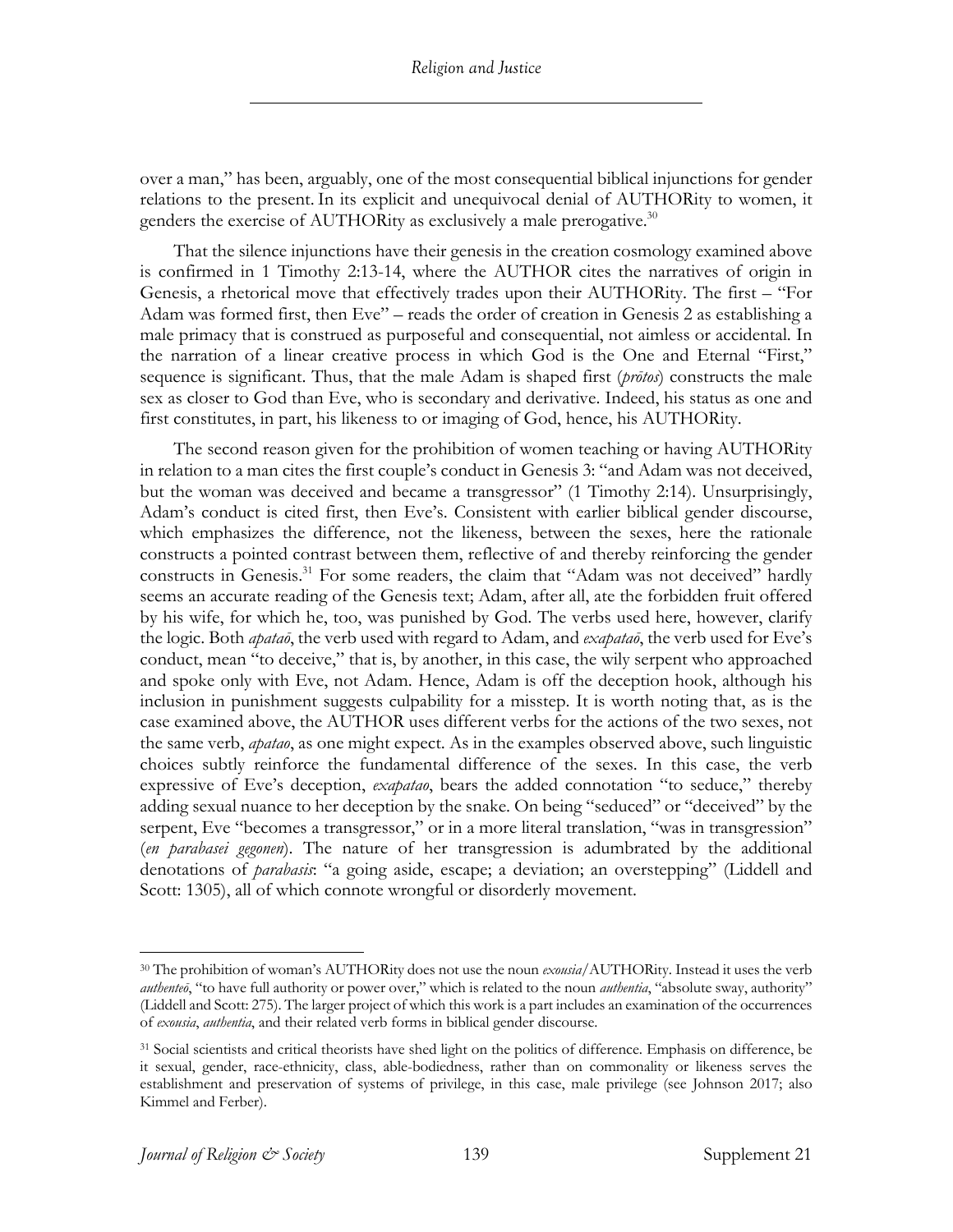*Religion and Justice*

The full significance of this rationale emerges upon consideration of the Fall episode in relation to the creation order that precedes it. The interdependent gender hierARCHY established in Genesis 2, that is, the man/husband has primacy, thus "headship" over his helpmate/wife, is disrupted by the serpent's conversation with Eve. Whereas the intended order is from man to the woman, with man as agent (e.g., begetting and naming) and woman as his procreative "helpmate," in the serpent scene it is the woman who acts with initiative (speaking, taking the forbidden fruit, giving it to her husband), and the man listens, receives and eats the fruit, acquiescing to her initiative. As a result, both are punished by God. The words with which the punishment on Adam begins, "Because you have listened to the voice of your wife and have eaten of the tree about which I commanded you" (Genesis 3:17), confirm the threat to the intended gender order and clarify the reason for God's punishment upon Adam: the man listened not to God, who had commanded him not to eat the fruit (Genesis 2:17) but to his wife; thus, the legacy of Eve cited in 1 Timothy: women cannot be trusted to teach or to have AUTHORity over men, for women lead men astray, and so, must be put under the control of their husbands (see Yee). Hence, the punishment on Eve, "mother of all the living" – the pain of her childbearing will be increased and "your desire will be for your husband and he will rule over you" (Genesis 3:16) – and upon her "daughters" addressed in 1 Timothy – learn in silence, in complete subordination, in hope of salvation by acceptance of her intended helpmate status: "Yet she will be saved through childbearing, provided they continue in faith and love and holiness, with modesty" (1 Timothy 2:15). In accord with the creation cosmology, reproductive assistance and child-rearing are the sole and defining activities of women in biblical patriARCHY, "father-rule" based on "father-beginning" . . . as it was "in the beginning."

## **Conclusion**

## *The Legacy of Biblical Gender Discourse: Male AUTHORity and Female Coverture as Right Relation*

The Bible has exercised enormous AUTHORity in the West for centuries. Not only has it informed and guided the personal lives of generations of Christian believers. It has shaped major institutions and inspired AUTHORship of the countless texts and discourses by which Christian peoples have attempted to order their lives and their societies, e.g., laws and legal judgments, public policies, and social mores, including those that order relations between the sexes.

This study and the larger project of which it is a part has sought to illumine the biblical understanding of AUTHORity that is foundational to the traditional gender order in patriARCHY. The critical examination of select texts undertaken here has yielded the results presented above and here summarized: a sustained gender discourse spanning the length of biblical tradition from the creation narratives to the Pauline and Deutero-Pauline texts CONCEIVEs of AUTHORity as a two-fold generative power and right: the power and right to procreate by means of the male reproductive organ, culturally construed as equivalent to *phallos*; and the power and right to speak and to name by means of Word/*logos*. In short, AUTHORity is the power and right to AUTHOR offspring by male "seed"/*sperma* and to AUTHOR cultural and discursive reality by male speech and word. Thus, AUTHORIty has been CONCEIVED as the prerogative of men/husbands/fathers who, due to the primacy of the one male Adam, from whose "seed" all others have come, are "the image and likeness" of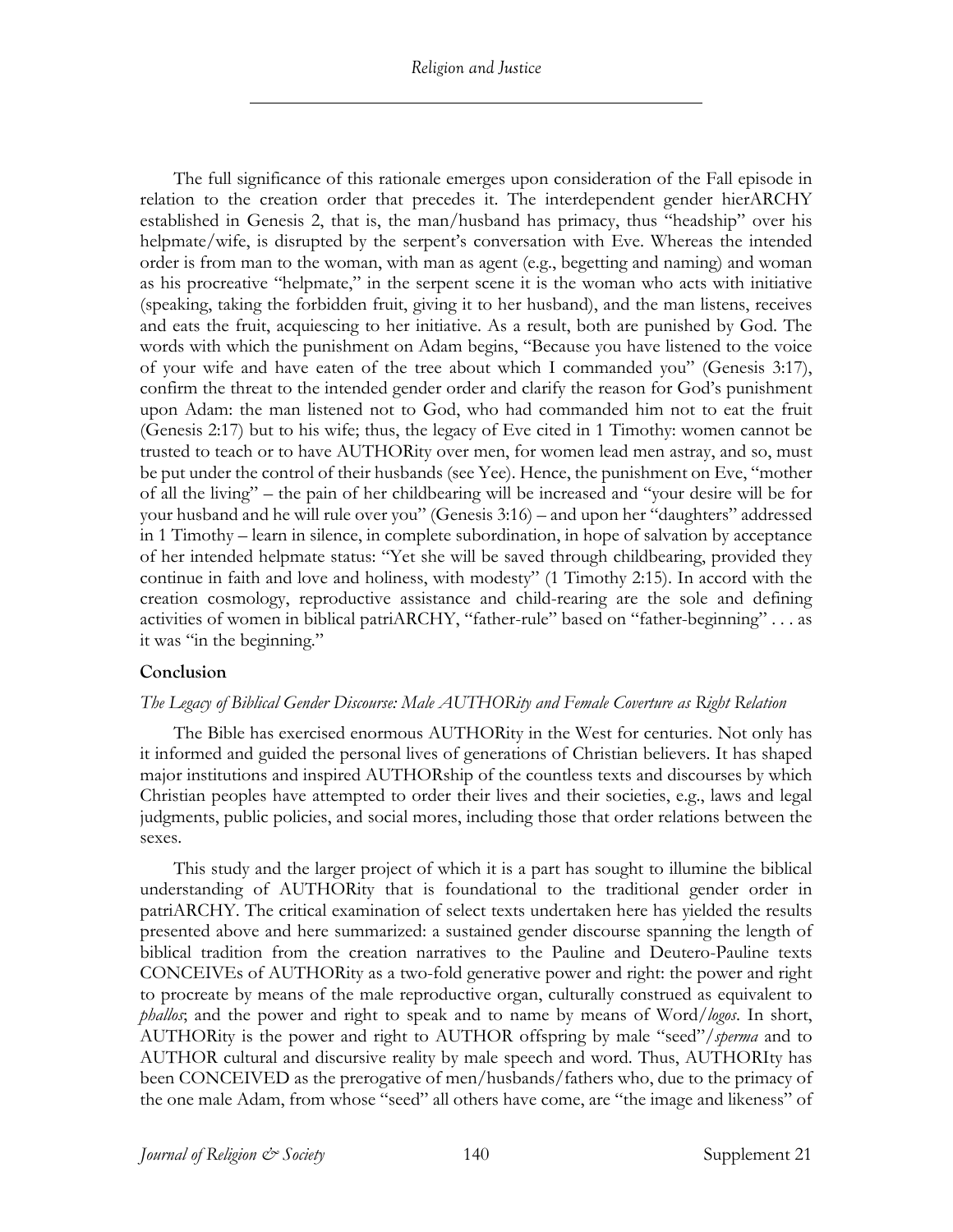the Creator God in a way that women/wives are not. Women/wives, as a secondary and derivative creation, are "helpmates" who, by living under the AUTHORity of their male "heads," assist them in fulfillment of the divine command to "be fruitful and multiply." In short, AUTHORity is the prerogative of patriARCHS, those who "father-rule." Based on this creation cosmology and its monogenetic understanding of procreation, biblical gender discourse constructs "right relation" between the sexes as hierARCHY: male AUTHORity and female subordination.

Due to the assumption of its divine AUTHORship, this biblical understanding of AUTHORity as a male prerogative has had enormous consequences for gender relations to the present. Indeed, although the Pauline and Deutero-Pauline discourses examined in this study were AUTHORed some two thousand years ago, and the creation narratives upon which they draw were composed centuries earlier, their impact has proved long-standing and farreaching. From its ancient origin to the present, this biblical gender discourse has been preserved and mediated to later generations by various forms of ecclesial discourse: papal teachings, preaching from the pulpit, and the work of theologians such as Augustine and Aquinas.<sup>32</sup> The centuries-long legacy of this biblical gender discourse is far too extensive to review here. Nonetheless, this volume's focus on justice, i.e., "right relation," warrants a few concluding remarks regarding the consequences of this discourse and their implications for the justice that is our shared concern. Two consequences in particular require comment.

## *The Legal Doctrine of Coverture aka The Unity Principle*

First, the gender hierARCHY that was CONCEIVED in biblical traditions, then sustained and developed in the theological discourses and practices of the church, was encoded into law throughout the centuries. Of particular interest here is the common law doctrine of coverture, which was imported from England, later adopted by the American colonies, governing the lives of women in England and the United States until well into the nineteenth century. This doctrine held that a wife had no legal standing in her own right because her own being was completely incorporated into that of her husband. Upon marital union, the husband and wife become a single legal entity, namely, Him. In his legal commentaries, the English jurist, William Blackstone, describes coverture, also known as "the unity principle," as follows:

By marriage, the husband and wife are one person in law: that is, the very being or legal existence of the woman is suspended during the marriage, or at least is incorporated and consolidated into that of the husband; under whose wing, protection, and *cover*, she performs every thing; and is therefore called in our law-French a *feme-covert* . . . under the protection and influence of her husband, her *baron*, or lord; and her condition during marriage is called her *coverture*. For this reason, a man cannot grant anything to his wife, or enter into covenant with her; for the grant would be to suppose her separate existence; and to covenant with her, would only be to covenant with himself . . . But though our

<sup>32</sup> Of particular significance for this project are Thomas Aquinas' thought on "the production of woman" (*de production mulieris*) and on "the purpose or term of man's production" (*de fine sive termino productionis hominis*), Questions 92 and 93 of his *Summa*, which cites the creation narratives as well as 1 Corinthians 11:2-16 and 1 Timothy 2:2:12.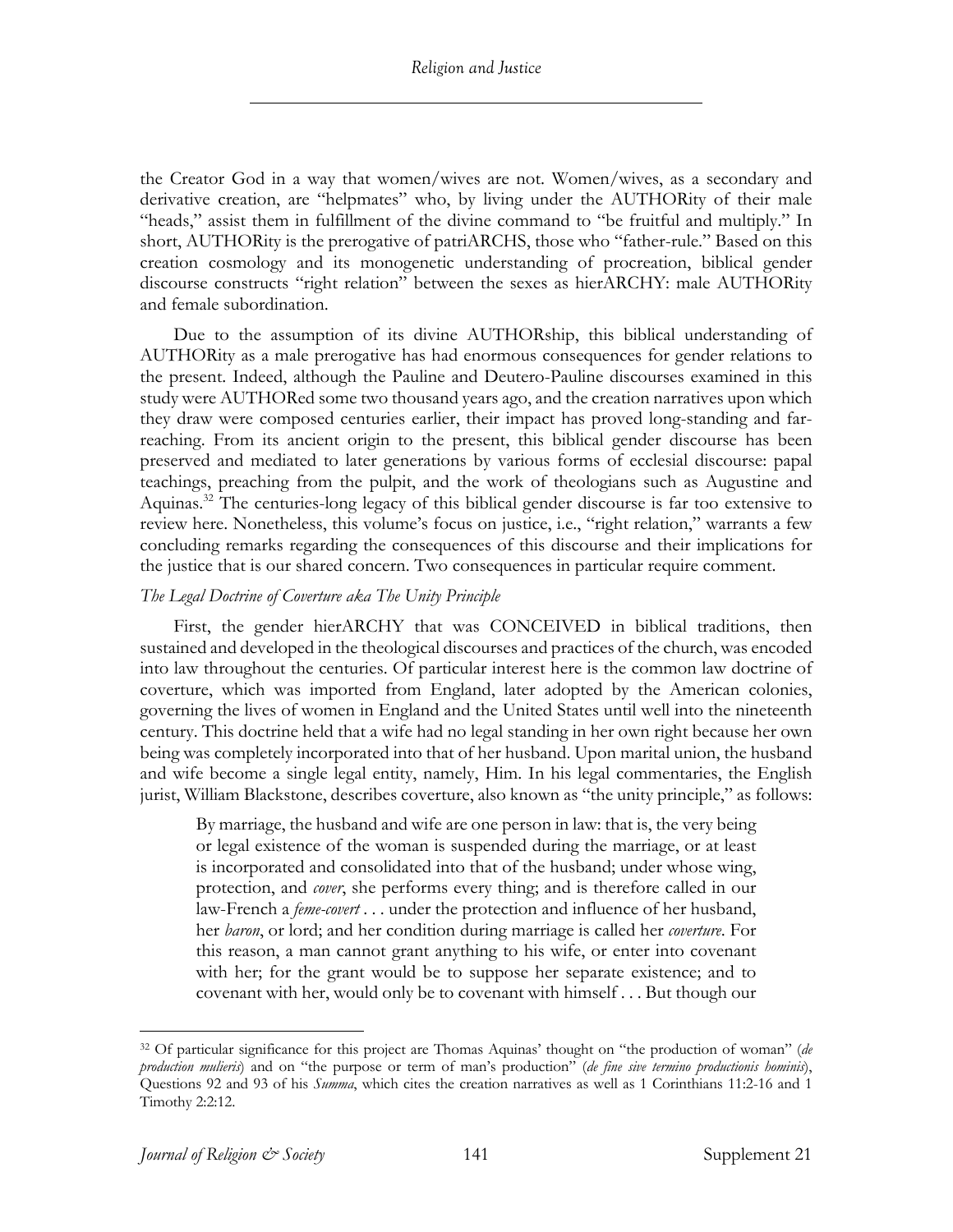law in general considers man and wife as one person, yet there are some instances in which she is separately considered; as inferior to him, and acting by his compulsion. And therefore all deeds executed, and acts done, by her, during her coverture, are void . . . She cannot by will devise lands to her husband, unless under special circumstances; for at the time of making it she is supposed to be under his coercion. . . . These are the chief legal effects of marriage during the coverture; upon which we may observe, that even the disabilities which the wife lies under are for the most part intended for her protection and benefit; so great a favorite is the female sex of the laws of England (Zaher: 460).

Under the law of coverture, a married woman's personal and real property, as well as her person, belonged to her husband. She had no rights, resources, or power of her own. Blackstone's reference to "the disabilities which the wife lies under" acknowledges as much, to which he adds, in a familiar rhetorical ploy of patriARCHAL discourse, a WORD of paternalistic reassurance: these disabilities "are for the most part intended for her protection and benefit." Such "protection and benefit," however, is belied by one of the most troubling consequences of legal coverture: the denial of marital rape, based on the reasoning that, because the husband and wife were one entity, there could be no rape since the husband could not rape himself (Jackson). Although the Industrial Revolution wrought economic and social changes that revised both marital relations and the law, coverture did not soon disappear. It remained firmly entrenched under new rationales.<sup>33</sup> Well into the twentieth century efforts to dismantle coverture met with resistance, due in large part to belief that it reflected the divinelyordained natural order of marital relations, based on God's words to Eve, "Your desire shall be for your husband, and he shall rule over you" (Genesis 3:16). When the concept of sexism and "sexual politics" emerged in public discourse in the 1960s and 1970s, federal laws prohibiting employment and wage discrimination enabled women to reject their restrictive traditional gender role and enter the workforce. In 1975 the Supreme Court contributed to the demise of coverture with its assertion that "no longer is the female destined solely for the home and the rearing of the family, and only the male for the marketplace and the world of ideas" (Feinberg: 317). The final remaining legal feature of coverture, the marital rape exemption, began to be eliminated by states in the late 1980s, thereby signaling society's rejection of the legal notion that a husband had control over his wife's body.

## *Coverture in Contemporary Catholic Justice Discourse*

Although the legal coverture AUTHORized by biblical discourses has ended in the U.S., "coverture" endures in other, more covert, forms. Based on Blackstone's description of the legal doctrine, coverture is the condition in which wives have no independent existence. Incorporated into their husband's identities to live under their AUTHORity, they have no

<sup>&</sup>lt;sup>33</sup> During the Industrial Revolution, when men left their homes and farms to work elsewhere, women were no longer viewed as the property of a baron/lord/husband. Instead they were individuals who operated in a "separate sphere" from that of men: men were responsible for public activities and relationships outside their families, while women were responsible for the private, domestic realm of the home and family. Because the private realm was considered inferior to the public, women continued to function legally under the cover and protection of their husbands (see Zaher: 461-62).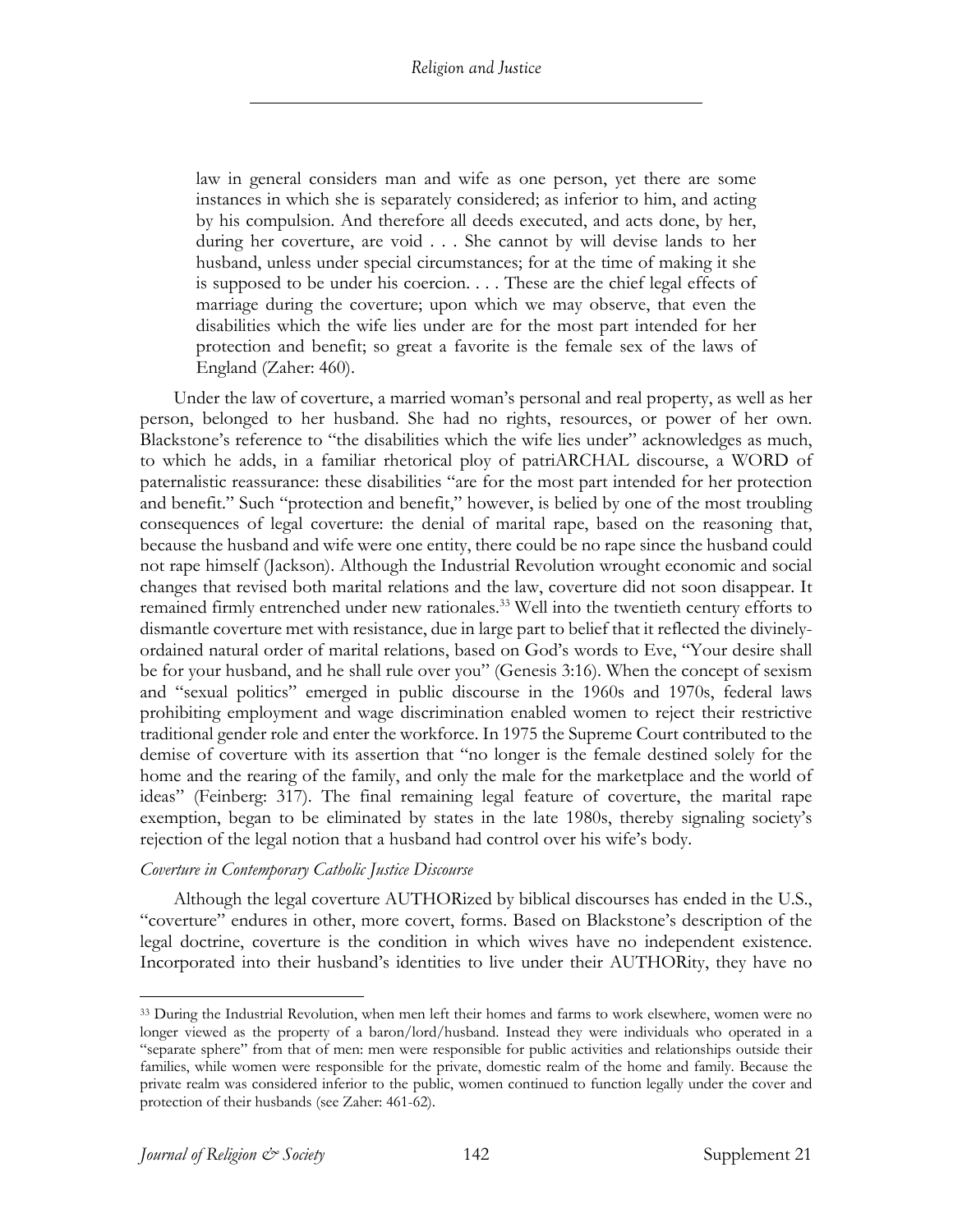power, no voice, no agency of their own beyond their domestic duties. Under the cover of their male "heads," married women are neither seen nor heard. Rather, it is their men/husbands who, as AUTHORities, are seen, heard, and, if and when they see fit, speak for and on behalf of their wives. In short, married women, as women, are invisible, inaudible, under cover.

That description, I suggest, describes well the condition of women in the Roman Catholic justice discourse to which I referred in the Introduction. This is not to deny the enormous value of Catholic social teaching, which has been and will continue to be a rich expression of the church's prophetic identity and mission. In their attention to "the signs of the times" and their identification of the social, economic, and cultural *forces* that create misery and suffering in this world, church AUTHORities call the Catholic community to see, hear, and respond to a realities beyond the private and personal. Thus, their documents rightly turn Catholics' attention to the issues that threaten the welfare of our human community, our fellow creatures, and the planet that is our shared home: the violence of war, the nuclear threat, economic disparities and injustice, labor exploitation, racism, climate change, and environmental degradation.

And yet, these documents, for all the profound insight and concern that they communicate, evidence a blindspot in their attention to and vision of the world: the realities of women's lives around the globe**.** In short, the church's justice discourse is characterized by what I term a "textual and discursive coverture" that renders women invisible and inaudible, silenced and covered over by male ecclesial discourse, their experience, including the injustices that they suffer, overlooked, unacknowledged, under cover. This textual and discursive coverture in Roman Catholic justice discourse takes two forms.

First, examination of two collections of the social documents of the church (O'Brien and Shannon: 1977, 1985) yields a disconcerting result: references to women and to their experiences are almost entirely absent from the documents. In the Subject Index of the most recent edition, which includes the documents AUTHORed by Popes John Paul II, Benedict XVI, and Francis, the entry "women" lists a total of five references, an increase of four from the 1977 edition, which listed but one. None of the five references, however, evidences their attention to the injustices that women suffer as women: high rates of maternal mortality and morbidity around the world; lack of the educational opportunities afforded to boys and men; domestic violence and marital rape, which are the rule, not the exception, in many parts of the world; unjust remuneration for women's labor; sex trafficking; the feminization of poverty; sexual assault; the gender wage gap; harassment in the workplace; lack of access to medical care; the unexplained disappearance of women and girls from their homes and villages; and feminization of the AIDS epidemic, which in Africa kills far more women than men. These realities in the lives of women and girls are not only well documented by scholars and journalists; they have become a matter of urgent concern to international and national organizations and individuals worldwide (see Kristoff and WuDunn: esp. 253-55). With respect to the AIDS epidemic ravaging Africa, for example, Alex de Waal writes, "The subordinate position of women and girls – politically, socially, and in sexual encounters – is ingrained in every aspect of the pandemic" (quoted in Goldberg: 224), with which former UN ambassador, Stephen Lewis, concurs, "Gender inequality is driving the pandemic," hence, his conviction that "The struggle for gender equality is the single most important struggle on the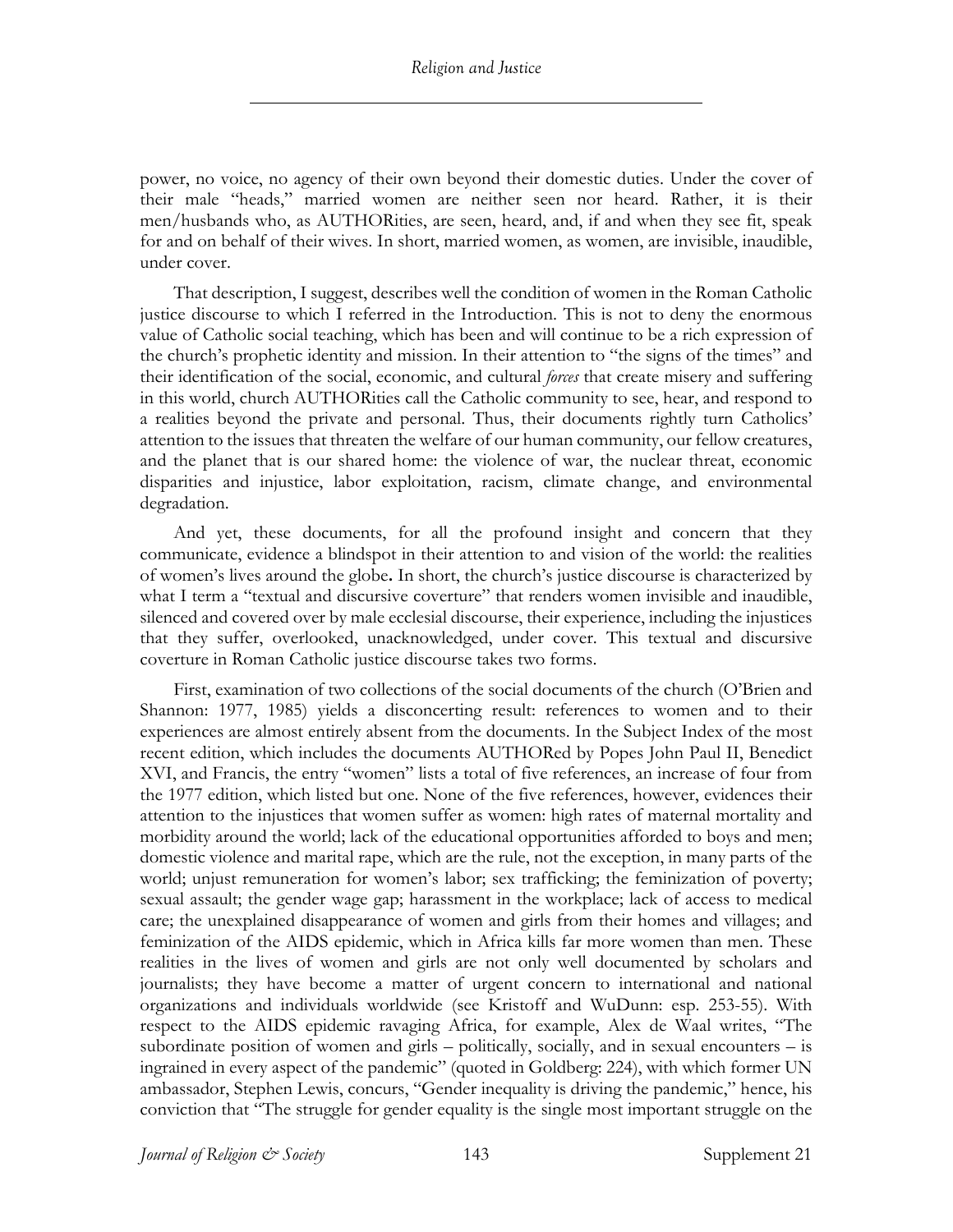face of the planet" (quoted in Kristoff and WuDunn: 138; Goldberg: 224). Moreover, there is widespread recognition that human reproduction, both responsible and irresponsible, is at the nexus of the multiple crises – social, economic, cultural, and environmental – that now threaten human and planetary welfare. And yet, the injustices that women and girls suffer around the world are nowhere to be seen or heard, even in the most recent documents. Given all that we now know, this silence speaks volumes: the suffering that is particular to women and girls, much of it related to the abuses to which patriARCHY is prone, appears to be not yet a matter of concern to church AUTHORities, or at least not one they are ready and willing to address.

That silence in the documents is broken, however, by the five references to which the Subject Index directs us. *Gaudium et Spes*, for example, acknowledges that, "Women are now employed in almost every area of life," then adds, "It is appropriate that they should be able to assume their full proper role in accordance with their own nature. Everyone should acknowledge and favor the proper and necessary participation of women in cultural life" (O'Brien and Shannon 2016: 217). Similarly, in *Octogesima Adveniens* Pope Paul VI observes that "in many countries a charter for women which would establish relationships of equality in rights and of respect for their dignity" is being studied and even at times demanded. His recognition is followed, however, by a warning against pursuit of "that false equality which would deny the distinctions laid down by the Creator himself and which would be in contradiction with woman's proper role," after which he urges that legislation protect "her proper vocation" (359). Likewise, John Paul II, in his *Laborem Exercens*, observes "that in many societies women work in nearly every sector of life," then adds, "But it is fitting that they should be able to fulfill their tasks in accordance with their own nature, without being discriminated against and without being excluded from jobs for which they are capable, but also without lack of respect for their family aspirations and for their specific role in contributing, together with men, to the good of society. The true advancement of women requires that labor should be structured in such a way that women do not have to pay for their advancement by abandoning what is specific to them and at the expense of the family, in which women as mothers have an irreplaceable role" (O'Brien and Shannon 2016: 409).<sup>34</sup>

Why the five exceptions to the rule of silence in the discourse? Examination of the women references reveals a consistent pattern: women make an appearance in these texts when, and only when, their traditional reproductive identities are thought threatened by the social and economic realities addressed in the documents.<sup>35</sup> In other words, the discourse speaks of women, thereby affording a glimpse of them, only *as women in their traditional reproductive helpmate* 

<sup>34</sup> In their *Justice in the World* (1971), the U.S. Synod of Bishops refer to women in the following: "We also urge that women should have their own share of responsibility and participation in the community life of society and likewise the Church" (O'Brien and Shannon 2016: 312). The acknowledgement of women's responsibility and participation in society and church is a welcome sign of progress in this text; unfortunately, it includes no clarification of what that might entail. Moreover, the words "have their own share" seem to suggest a kind of "separate sphere" of activity from that of men, which would reflect and reinscribe the patriARCHal gender hierARCHY.

<sup>35</sup> In a welcome exception to this pattern, the dedication of the latest edition reads, "We dedicate this edition with deep gratitude to all the Women Religious of the United States, who have done so much to make social justice a living reality" (O'Brien and Shannon 2016).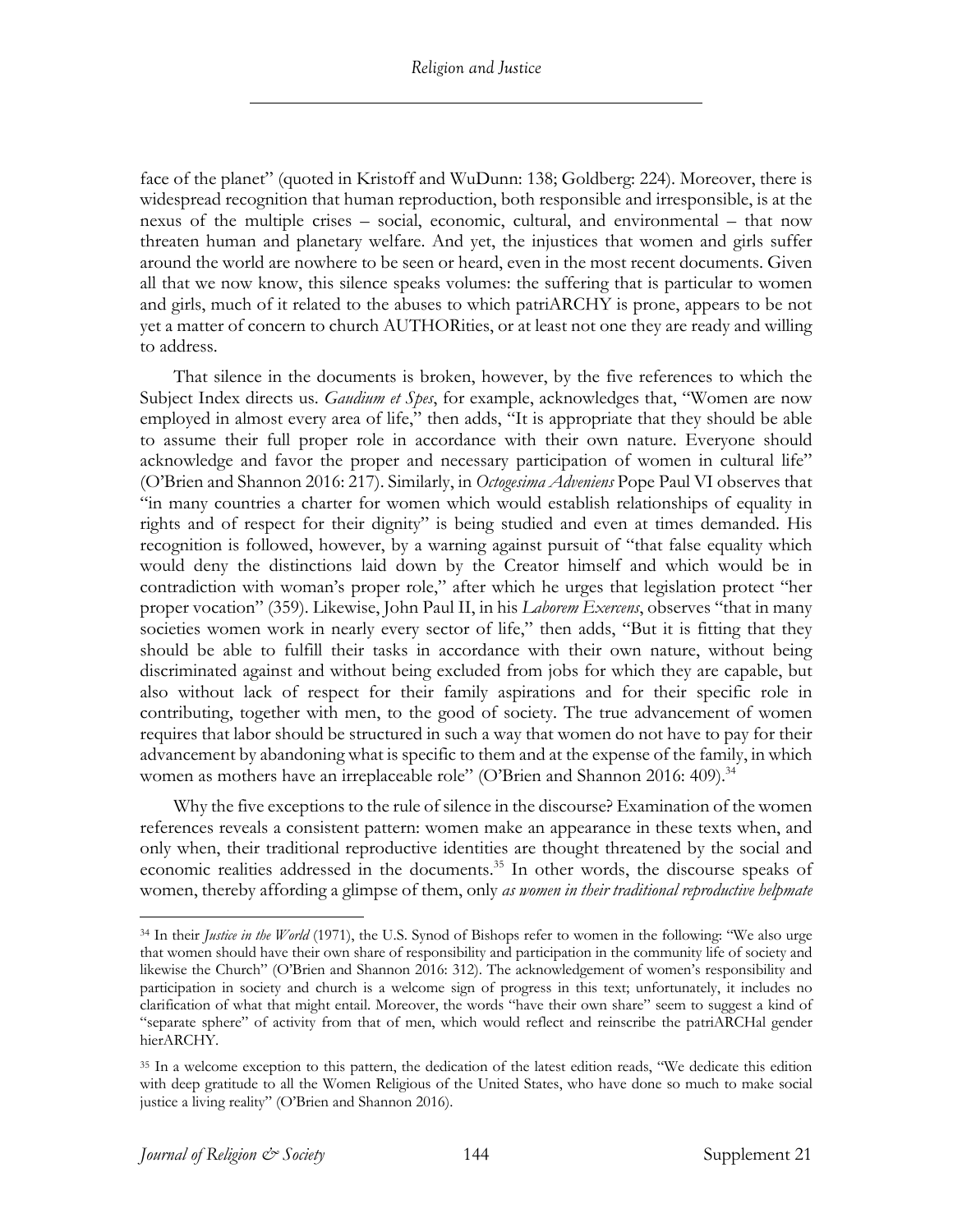## *Religion and Justice*

*function*. Otherwise, they are "under cover." Moreover, phrases such as "proper role in accordance with their own nature," "false equality," "their own nature," "woman's proper role," "the distinctions laid down by the Creator himself" reflect the hierARCHic construction of the differences between male and female bodies characteristic of biblical patriARCHY, with women's reproductive role here constituting "their own nature." While no one would contest, of course, that only women's bodies can hold and birth a developing life, thus, that the maternal role deserves the respect accorded it here, the assumption that that capacity constitutes and *defines* "their own nature" is increasingly contested by many. Decades ago wise Pope John XXIII discerned as much when he forthrightly observed, "Since women are becoming ever more conscious of their human dignity, they will not tolerate being treated as mere material instruments, but demand rights befitting a human person both in domestic and in public life" (O'Brien and Shannon 2016: 144). If Pope John's observation was prescient in the early 1960s, as I believe it was, how much more so for today's women, whose consciousness of gender politics has been raised by women's movements across the globe. In effect, the five exceptions to women's coverture in the documents simply reinforce the reduction of women to their reproductive capacities. Furthermore, in the absence of attention to women's aspirations, struggles, and the injustices that they suffer throughout the world, including as mothers, the respect for women's reproductive capacity expressed in these few references feels not only hollow, empty of substantive care for women; it fails to speak with AUTHORity to many, believers and unbelievers alike.

Second, androcentric linguistic practices also create the textual and discursive coverture of women in Catholic social documents. Most obvious is the consistent use of male generic language such as "mankind" rather than "humankind" and use of "brotherhood" and "man" followed by the masculine pronoun "he" when referring to the human person(s).<sup>36</sup> The effect of this linguistic practice is three-fold: in reading these documents we women must decide whether and in which occurrences of the words "man" or "he" we are included; we must think of ourselves as contained within the "he" and the "brotherhood" despite the fact that we do not self-identify as either; and most importantly in my view, we women are rendered textually and discursively invisible, our agency and subjectivity submerged, suppressed, disregarded.

Given these patterns, an observation by Pope John Paul II seems apt, but in a way of which he was likely unaware: "Today, the church's social doctrine focuses especially on man as he is involved in a complex network of relationships within modern societies" (O'Brien and Shannon 2016: 516). Indeed, Roman Catholic social teaching constitutes a male-AUTHORed and male-focused discourse that, in its silence and inattention to women in their full humanity and personhood, subjects them to a textual and discursive coverture, and in doing so, diminishes the AUTHORity with which it speaks to many. That it is a male discourse does not, of course, make it bad or evil per se. It does, however, make it partial in both senses of the word: "only part of" the reality of what is happening in this world; and "partial to" the experiences, voices, interests, and perspectives of men, who are the privileged in the system of "father-rule" known as patriARCHY. Thus, Catholic justice discourse lacks, not credibility but integrity, in that it fails to integrate into its vision matters of gender justice, including those

<sup>36</sup> In a notable departure from the discourses of his papal predecessors, Pope Francis addresses his intended audience more inclusively in his *Laudato Si'* (at least in its English translation).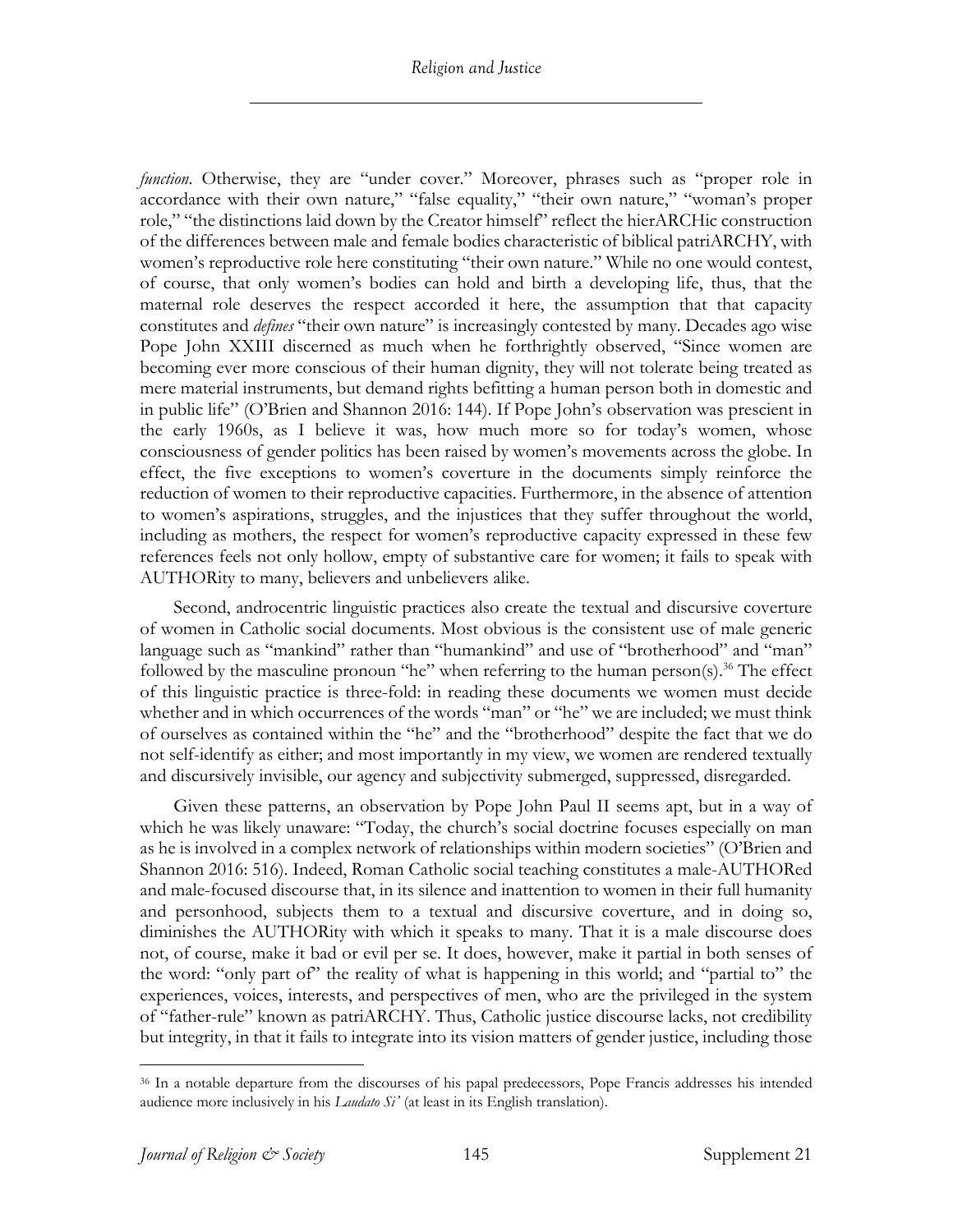that attend the gendering of AUTHORity as an exclusively male prerogative. To the present that prerogative privileges males as "heads" over social bodies such as families, churches, and nation-states and as "heads" over the physical bodies of women, to which increasing numbers of contemporary women refuse to consent. Moreover, that male prerogative not only denies AUTHORIty *to women*; in so doing, it has, in effect, denied *to social bodies* the generative capacity of more than half the human race to AUTHOR our shared life.

This project has sought to illumine the genesis of this gendered understanding of AUTHORity as the preliminary deconstructive task that necessarily precedes the constructive task that is needed, namely, to reCONCEIVE together an understanding of AUTHORity based on a theological anthropology that is informed not simply by a literalist reading of the creation narrative and the Pauline and Deutero-Pauline literature, but by a reading of the AUTHORity of scripture in light of the additional sources of theology, namely reason and human experience. Without denying the AUTHORity of sacred scripture, a reconceptualization of AUTHORity and gender relations would read the relevant scripture texts, such as the creation narratives, in light of the AUTHORity of reason, and more specifically, in light of the knowledge afforded by the biological sciences: both the male and female actively AUTHOR life by means of the sexual capacities of their bodies to produce the necessary material – sperm and ovum – that each contributes in the genital expression of sexuality. The beginning (*archē*) of a human life is not one (semen/seed/*pater*) but two (semen and ovum, *pater* and *mater*). Moreover, the AUTHORity of experience sheds additional light: women are as capable of AUTHORing by rational WORD/speech (logos) as men are. These deconstructive and constructive tasks would, I believe, increase the integrity, and so, too, the AUTHORity, of Catholic JUSTICE discourse in the eyes of many, and in so doing, advance the reign of the God who wills well-being (*shalom*) based on justice or right relation between the sexes.

## **Bibliography**

| Bedale, Stephen     |                                                                                                                                                                      |  |  |  |
|---------------------|----------------------------------------------------------------------------------------------------------------------------------------------------------------------|--|--|--|
| 1954                | "The Meaning of Kephale in the Pauline Epistles." Journal of Theological Studies 5:<br>$211 - 15.$                                                                   |  |  |  |
| Blundell, S.        |                                                                                                                                                                      |  |  |  |
| 2002                | "Clutching at Clothes." Pp. 143-69 in <i>Women's Dress in the Ancient World</i> . Edited<br>by L. Llewellyn-Jones. London and Swansea: The Classical Press of Wales. |  |  |  |
| Butler, H. E.       |                                                                                                                                                                      |  |  |  |
| 1921                | The Institutio Oratoria of Quintilian. Cambridge: Harvard University Press.                                                                                          |  |  |  |
| Calef, Susan        |                                                                                                                                                                      |  |  |  |
| 2009                | "Kephalē, Coverings, and Cosmology: The Impenetrable 'Logic' of 1<br>Corinthians 11:2-16." Journal of Religion and Society. Supplement Series 5: 21-44.              |  |  |  |
| Corrington, Gail P. |                                                                                                                                                                      |  |  |  |
| 1991                | "The 'Headless Woman': Paul and the Language of the Body in 1 Cor. 11:2-<br>16." Perspectives in Religious Studies 18: 223-31.                                       |  |  |  |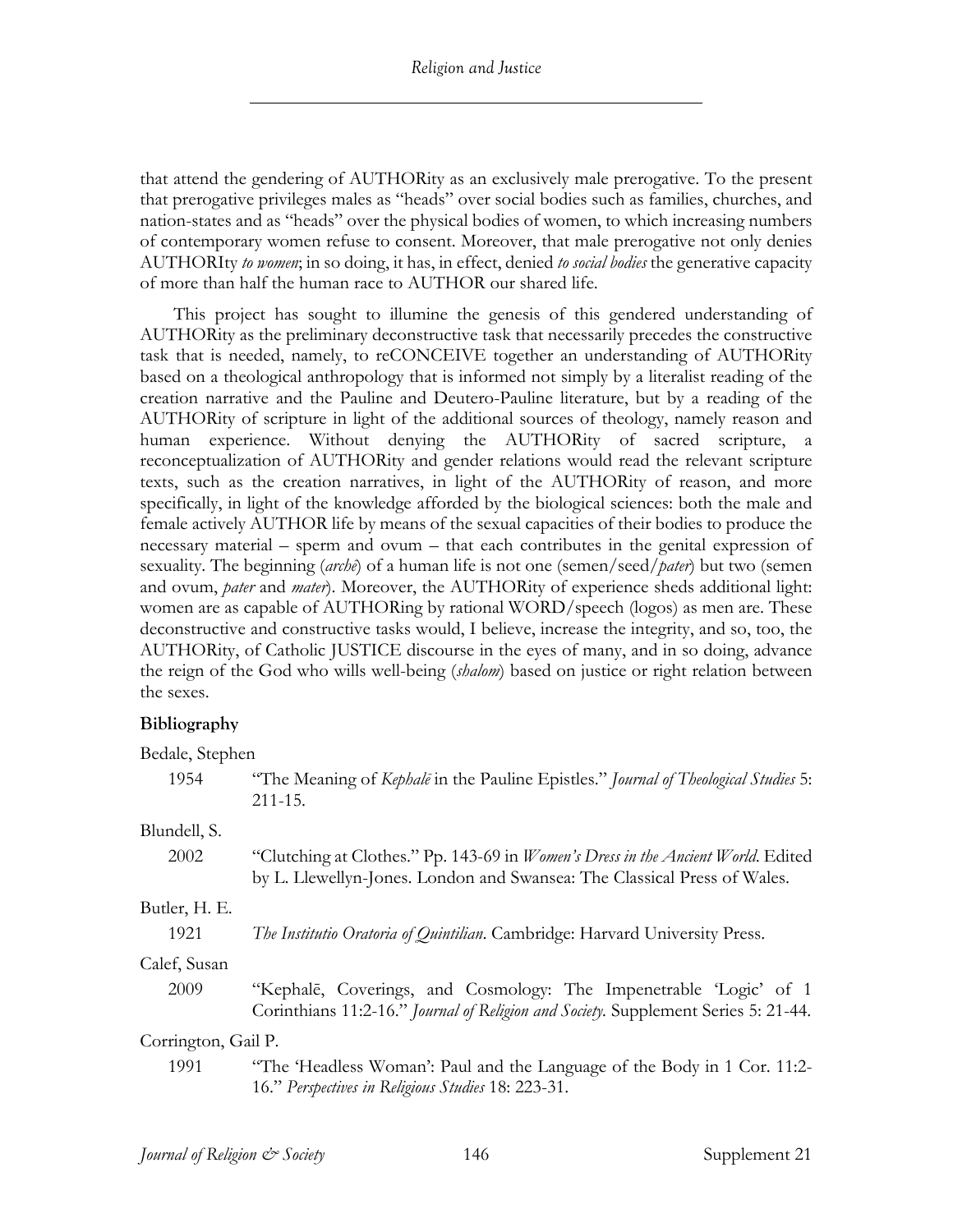## Delaney, Carol

| 1987                | "Seeds of Honor, Fields of Shame." Pp. 35-48 in Honor and Shame and the Unity<br>of the Mediterranean. Edited by D. Gilmore. Washington, D.C.: American<br>Anthropological Association. |  |  |  |
|---------------------|-----------------------------------------------------------------------------------------------------------------------------------------------------------------------------------------|--|--|--|
| 1991                | The Seed and the Soil: Gender and Cosmology in Turkish Village Society. Berkeley:<br>University of California Press.                                                                    |  |  |  |
| Delling, Gerhard    |                                                                                                                                                                                         |  |  |  |
| 1964                | "Archō, archē." Pp. 478-84 in Theological Dictionary of the New Testament. Volume<br>I. Edited by Gerhard Kittel. Grand Rapids: Eerdmans.                                               |  |  |  |
| de Waal, Alex.      |                                                                                                                                                                                         |  |  |  |
| 2006                | AIDS and Power: Why There is No Political Crisis $-$ Yet. London: Zed.                                                                                                                  |  |  |  |
| du Bois, Page       |                                                                                                                                                                                         |  |  |  |
| 1998                | Sowing the Body: Psychoanalysis and Ancient Representations of Women. Chicago:<br>University of Chicago Press.                                                                          |  |  |  |
| Fatum, Lone         |                                                                                                                                                                                         |  |  |  |
| 1991                | "Image of God and Glory of Man: Women in the Pauline Congregations." Pp.<br>50-131 in Image of God and Gender Models. Edited by K. Bórresen. Oslo: Solum.                               |  |  |  |
| Feinberg, Jessica   |                                                                                                                                                                                         |  |  |  |
| 2012                | "Exposing the Traditional Marriage Agenda." Northwestern Journal of Law and<br>Social Policy 7: 301-51.                                                                                 |  |  |  |
| Fitzmyer, Joseph A. |                                                                                                                                                                                         |  |  |  |
| 1957-58             | "A Feature of Qumran Angelology and the Angels of 1 Cor. XI.10." New<br>Testament Studies 4: 48-58.                                                                                     |  |  |  |
| 1989                | "Another Look at KEOAAH in 1 Corinthians 11:3." New Testament Studies 35:<br>$503 - 11.$                                                                                                |  |  |  |
| Foerster, Werner    |                                                                                                                                                                                         |  |  |  |
| 1964                | "Exestin, exousia." Pp. 560-75 in Theological Dictionary of the New Testament.<br>Volume II. Edited by Gerhard Kittel. Grand Rapids: Eerdmans.                                          |  |  |  |
| Goldberg, Michelle  |                                                                                                                                                                                         |  |  |  |
| 2009                | The Means of Reproduction: Sex, Power, and the Future of the World. New York:<br>Penguin Books, 2009.                                                                                   |  |  |  |
| Grudem, Wayne       |                                                                                                                                                                                         |  |  |  |
| 1985                | "Does kephalē ('Head') Mean 'Source' or 'Authority Over' in Greek Literature?<br>A Survey of 2,336 Examples." Trinity Journal n.s. 6: 38-59.                                            |  |  |  |
|                     | Hatch, Edwin, and Henry Redpath                                                                                                                                                         |  |  |  |
| 1987                | A Concordance to the Septuagint and the Other Greek Versions of the Old Testament<br>(Including the Apocryphal Books) in Three Volumes. Grand Rapids: Baker.                            |  |  |  |
|                     |                                                                                                                                                                                         |  |  |  |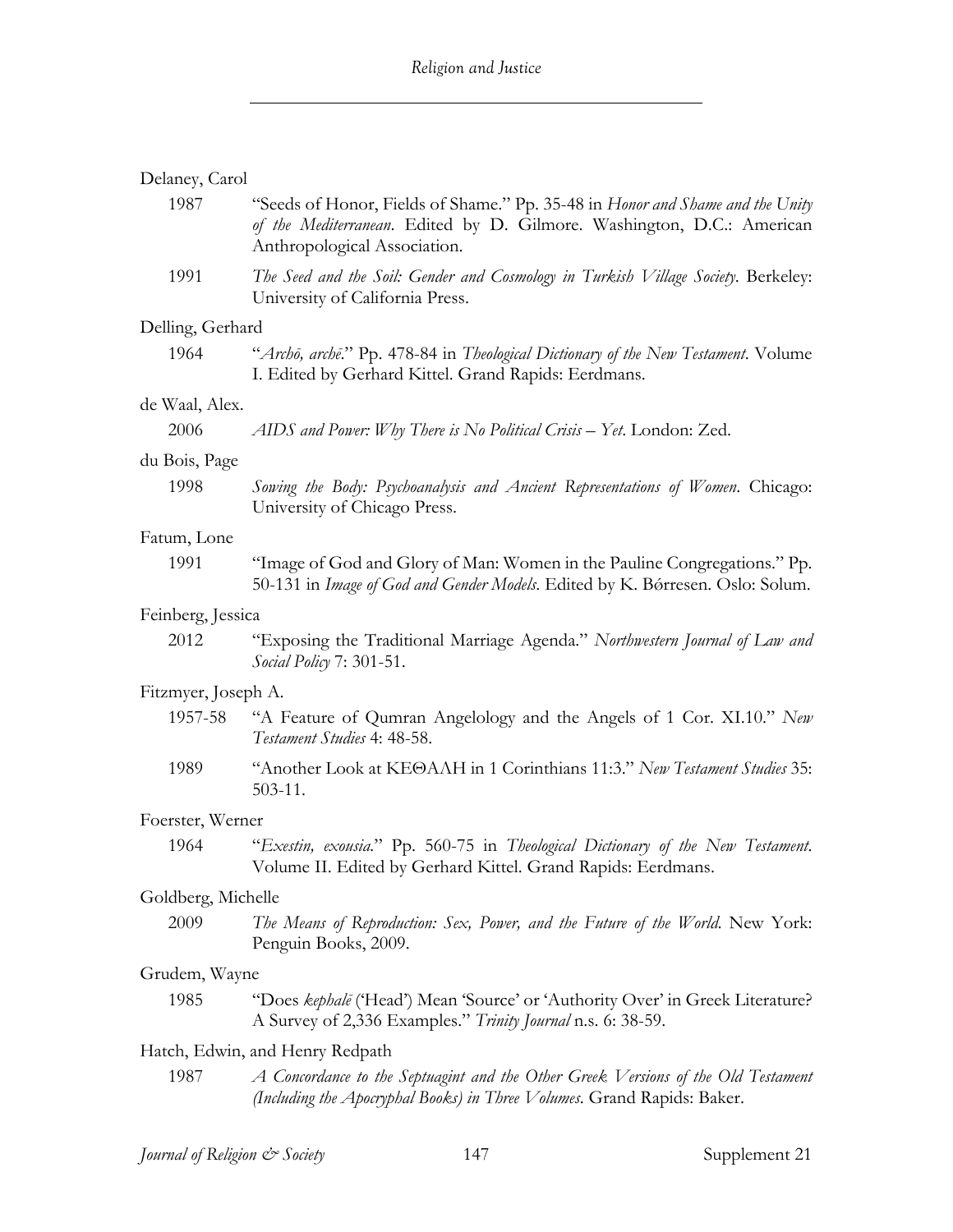|                        | Hobgood, Mary Elizabeth                                                                                                            |  |  |  |
|------------------------|------------------------------------------------------------------------------------------------------------------------------------|--|--|--|
| 2009                   | Dismantling Privilege. An Ethics of Accountability. Cleveland: Pilgrim.                                                            |  |  |  |
| Jackson, Linda         |                                                                                                                                    |  |  |  |
| 1994                   | "Marital Rape: A Higher Standard is in Order." William and Mary Journal of<br>Women and the Law I: 183-216.                        |  |  |  |
| Johnson, Allan G.      |                                                                                                                                    |  |  |  |
| 2014                   | The Gender Knot: Unraveling Our Patriarchal Legacy. Third edition. Philadelphia:<br>Temple University Press.                       |  |  |  |
| 2018                   | Privilege, Power, and Difference. Third edition. New York: McGraw-Hill.                                                            |  |  |  |
|                        | Kimmel, Michael S., and Abby L. Ferber, editors                                                                                    |  |  |  |
| 2018                   | Privilege: A Reader. Fourth edition. New York: Routledge.                                                                          |  |  |  |
|                        | Kristoff, Nicholas D., and Sheryl WuDunn                                                                                           |  |  |  |
| 2009                   | Half the Sky: Turning Oppression into Opportunity for Women Worldwide. New York:<br>Alfred A. Knopf.                               |  |  |  |
| Lerner, Gerda          |                                                                                                                                    |  |  |  |
| 1986                   | The Creation of Patriarchy. New York: Oxford University Press.                                                                     |  |  |  |
|                        | Liddell, Henry G., and Robert Scott                                                                                                |  |  |  |
| 1985                   | A Greek-English Lexicon, with a Supplement. Ninth edition. Oxford: Clarendon.                                                      |  |  |  |
| Llewellyn-Jones, Lloyd |                                                                                                                                    |  |  |  |
| 2003                   | Aphrodite's Tortoise: The Veiled Woman of Ancient Greece. Swansea: Classical Press<br>of Wales.                                    |  |  |  |
| Martin, Dale B.        |                                                                                                                                    |  |  |  |
| 1995                   | The Corinthian Body. New Haven: Yale University Press.                                                                             |  |  |  |
|                        | Oakley, John H., and Rebecca H. Sinos                                                                                              |  |  |  |
| 1993                   | The Wedding in Ancient Athens. Madison: University of Wisconsin Press.                                                             |  |  |  |
|                        | O'Brien, David J., and Thomas A. Shannon, editors                                                                                  |  |  |  |
| 1977                   | Renewing the Earth. Catholic Documents on Peace, Justice, and Liberation. Garden City:<br>Image.                                   |  |  |  |
| 2016                   | Catholic Social Thought. Encyclicals and Documents from Pope Leo XIII to Pope Francis.<br>Third revised edition. Maryknoll: Orbis. |  |  |  |
| Økland, Jorunn         |                                                                                                                                    |  |  |  |
| 2004                   | Women in Their Place: Paul and the Corinthian Discourse of Gender and Sanctuary Space.<br>London: T. & T. Clark International.     |  |  |  |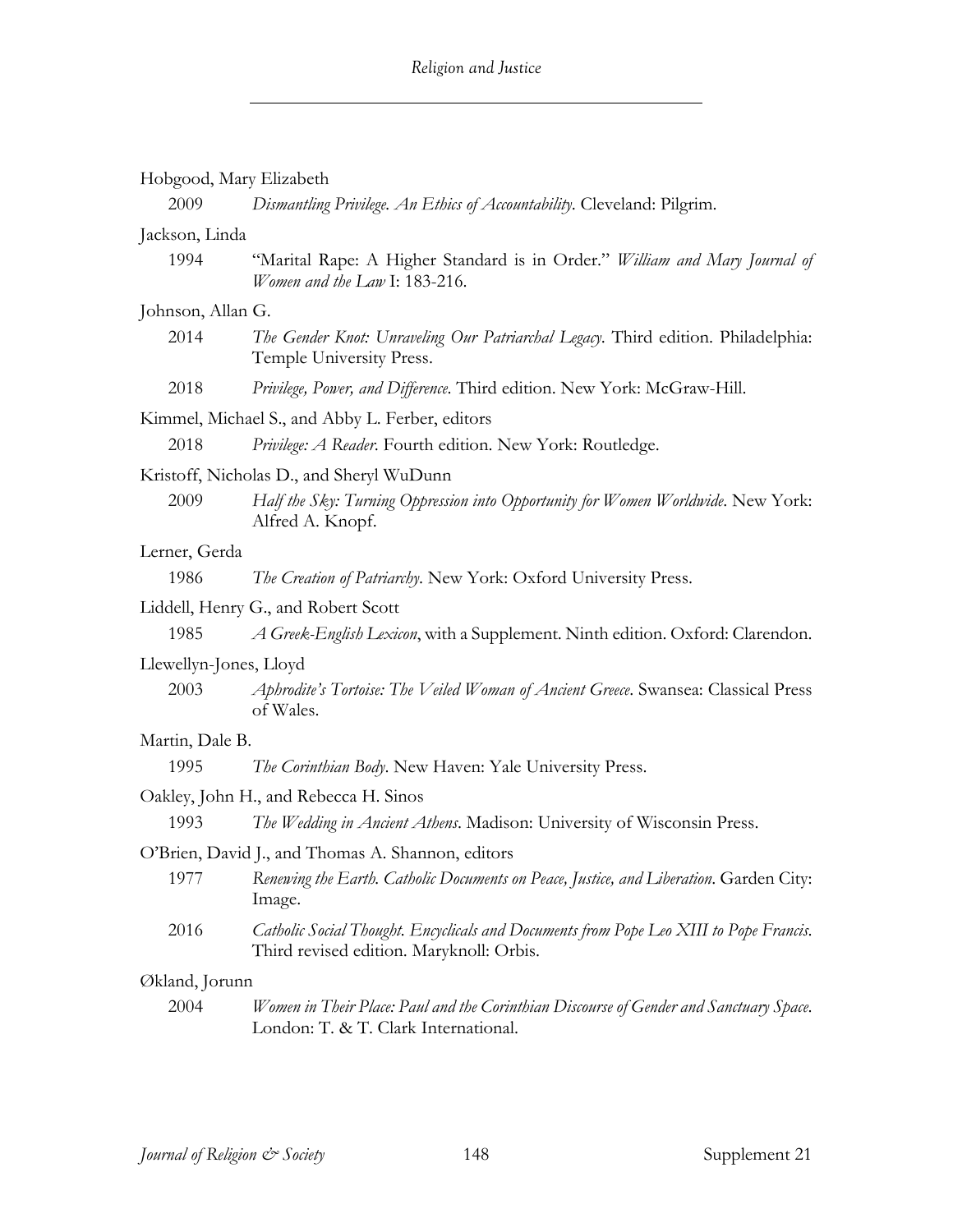## Patterson, Cynthia B.

1991 "Marriage and the Married Woman in Athenian Law." Pp. 48-72 in (*Women's History and Ancient History*. Edited by Sarah B. Pomeroy. Chapel Hill: University of North Carolina Press.

#### Said, Edward.

| 1975 |  |  |  | Beginnings: Intention and Method. New York: Basic Books. |
|------|--|--|--|----------------------------------------------------------|
|------|--|--|--|----------------------------------------------------------|

#### Schlier, Heinrich

1965 "Kephalē." Pp. 673-81 in *Theological Dictionary of the New Testament*. Volume III. Edited by Gerhard Kittel. Grand Rapids: Eerdmans.

## Schüssler Fiorenza, Elisabeth

- 1987 "Rhetorical Situation and Historical Reconstruction in 1 Corinthians." *New Testament Studies* 33: 386-403.
- 2007 *The Power of the Word. Scripture and the Rhetoric of Empire*. Minneapolis: Fortress.

## Stichele, Caroline Vander, and Todd Penner

2005 "Paul and the Rhetoric of Gender." Pp. 287-310 in *Her Master's Tools? Feminist and Postcolonial Engagements of Historical-Critical Discourse*. Edited by Caroline Vander Stichele and Todd Penner. Atlanta: Society of Biblical Literature.

## Tucker, Ruth

1986 "Response to B. and A. Mickelsen, 'What Does *Kephale* Mean in the New Testament?'" Pp. 111-17 in *Women, Authority and the Bible*. Edited by A. Mickelsen. Downers Grove: Intervarsity.

#### Watson, Francis

- 1992 "Strategies of Recovery and Resistance: Hermeneutical Reflections on Genesis 1-3 and Its Pauline Reception." *Journal for the Study of the New Testament* 45: 79- 103.
- 2000 "The Authority of Voice: A Theological Reading of 1 Cor 11:2-16." *New Testament Studies* 46: 520-36.

## Wire, Antoinette C.

1990 *The Corinthian Women Prophets: A Reconstruction Through Paul's Rhetoric*. Minneapolis: Fortress.

## Yee, Gale A.

1999 "Gender, Class, and the Social-Scientific Study of Genesis 2-3." Pp. 177-91 in *The Social World of the Hebrew Bible: Twenty-Five Years of the Social Sciences in the Academy*. *Semeia* 87. Edited by Ronald A. Simkins and Stephen L. Cook. Atlanta: Society of Biblical Literature.